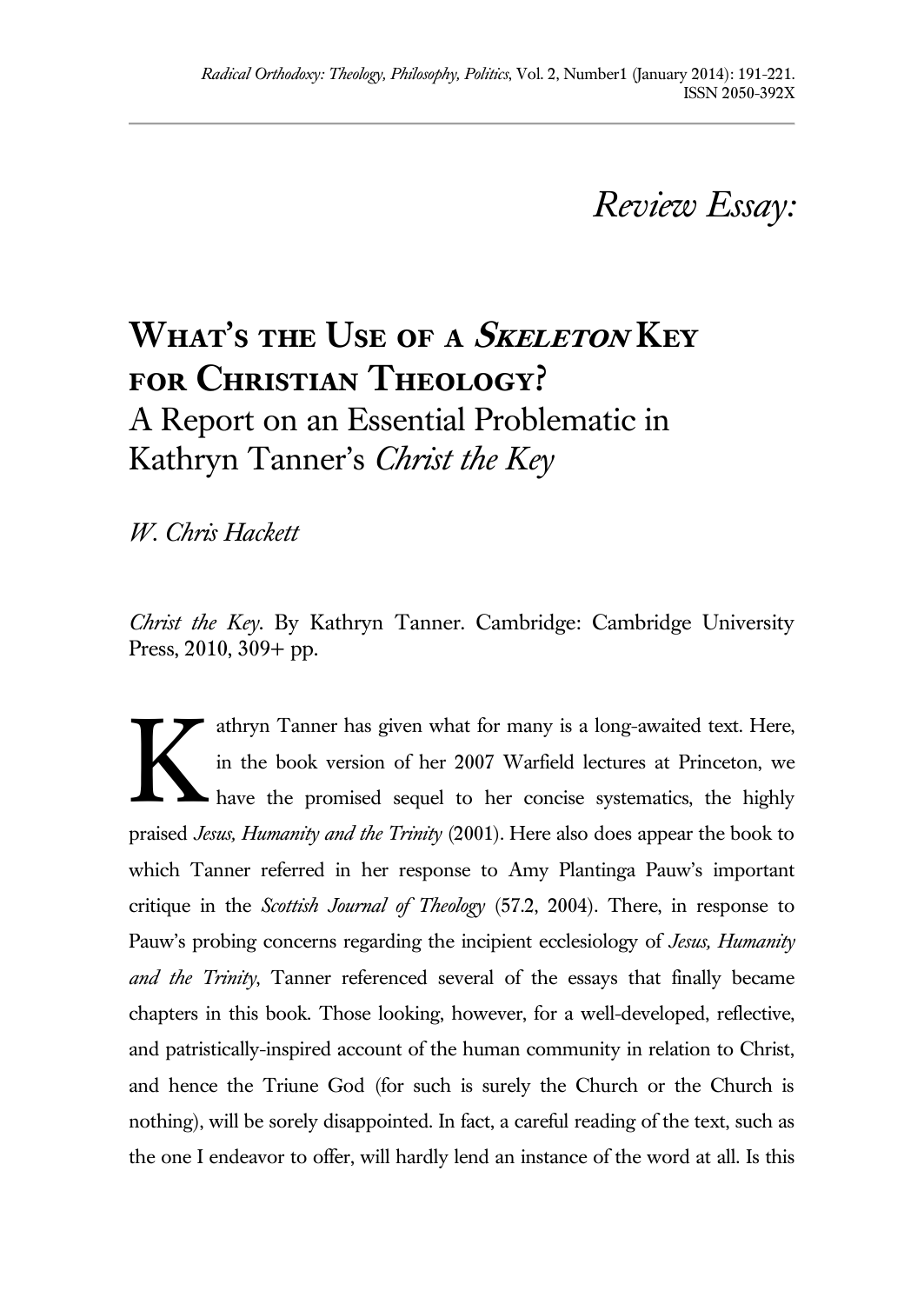a problem for her Christology—*especially* if applied to some basic aspects of human life in the world, and thus for the very project that this book undertakes? Perhaps we will find that the lack of a concrete ecclesiology is a symptom of a fundamental problem of her Christology itself, one that militates directly against her primary intuition of the Christological shape of human life and experience.

Yet Tanner's task in this book is clearly not the construction of an ecclesiology. This, of course, could be taken as the very heart of the problem itself. But before an assessment on this score, let us rehearse the progression of the text, testing it from the vantage of inquiry that we have only just adumbrated above. Her task is to show how a rethinking of a number of classical debates in theology from Christological perspective can refresh our thinking. Tanner attempts this laudable intervention by way of an equally laudable *ressourcement* of some patristic intuitions in Christology. In this she is the avid heiress of what is best in  $20<sup>th</sup>$  century theology. The verdict is certainly out regarding how much this book, with its minimalist approach, and the cursory distance it keeps in relation to complex, multi-faceted, and religiously significant debates, accomplishes such grand intentions. At best, it certainly allows us a fresh look at some fundamental theological problems: human nature as the *Imago Dei* (ch. 1), the relation of nature and grace (chs. 2-3), human relationships in light of the Trinity (ch. 4), and thus politics (ch. 5), atonement (ch. 6), and the work of the Spirit (ch. 7). The real value of Tanner's text lies in the way it helps the reader survey the shape of this vast field. At a second level, and more important to an assessment of Tanner's contribution to theology, the fresh approach to these problems that organizes the book reveals all the more clearly the constructive theological project that underwrites it. When looked at this way, I aver, Tanner's remarkable post-liberal liberalism is clearest. And here we see a thinker who should be understood at the forefront of a loose but growing trend in academic theology that we could call "progressive Barthianism"—not in the sense of some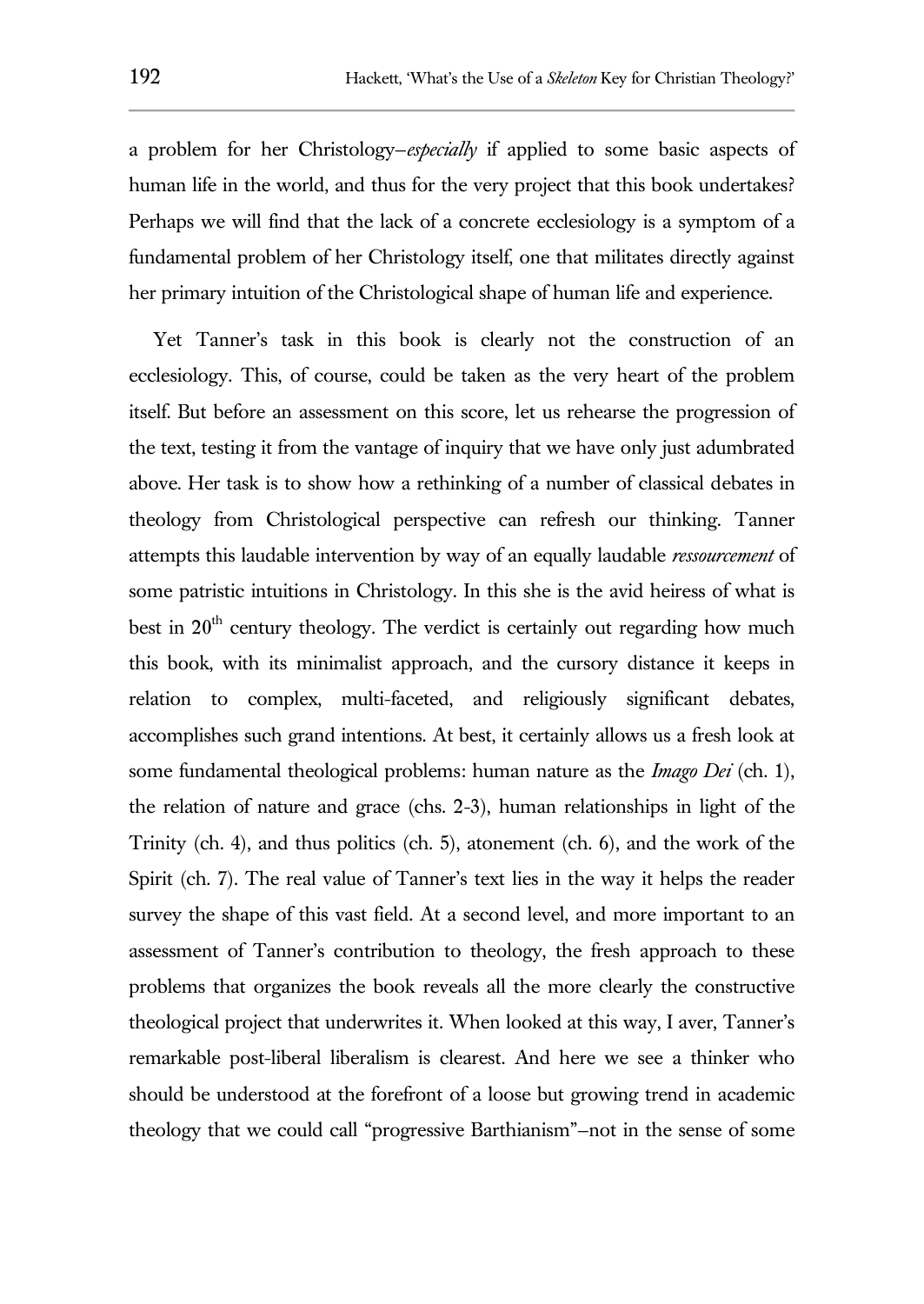grand "appeal to Barth as modern Church Father" (Barth is hardly mentioned in the text) but rather in its coupling of a simple, Christologically-shaped account of the relation between God and humans to "liberal" theological conclusions that are, in Tanner's work, themselves charmingly elusive to get a hold of, often found subtly inscribed within the *indirect* conclusions to which she directs her Christological reflection, as well as in the *implied* targets of each chapter that sometimes remain faceless in her work.

The attempt to reform classical debates, as in Karl Barth or Hans Urs von Balthasar, is likewise here undertaken in a masterfully simple way: namely, by a return to the center, to the living essence that makes Christianity what it is. In this way the obfuscating layers that have exhausted centuries old 'back and forth,' spun in our day into a stasis of miscommunication, are neutralized and left to the side. This allows this center, the Christian intuition, to speak anew. Here then is the book's beautiful articulation of the Christian "thing," inhabiting the prominent place of its second sentence: "God wants to give us the fullness of God's own life through the closest possible relationship with us as that comes to completion in Christ" (p. vii). The incarnation, classically understood, reveals and enacts the very meaning of our humanity in God's desire to give us a share in his eternal life despite our alienation from him, which God overcomes at all cost. And again, on the very last page of the book, Tanner exclaims: "Divinity is indeed what gives this human life the only human character it has, the character that makes it what it is" (p. 301). And a few page earlier, if in a less precise way: "Divinity and humanity in Christ are, indeed, fully themselves in being together" (p. 296). Such an intuition is an echo of the Christological revolution in Catholic thought that occurred in the middle of the last century and found its way to the heart of modern Church teaching in the Christocentric ecclesiological anthropology of Vatican II. I speak of *Gaudium et spes*, n. 22, a refrain in the background of all modern theology since: "Christ…in the very revelation of the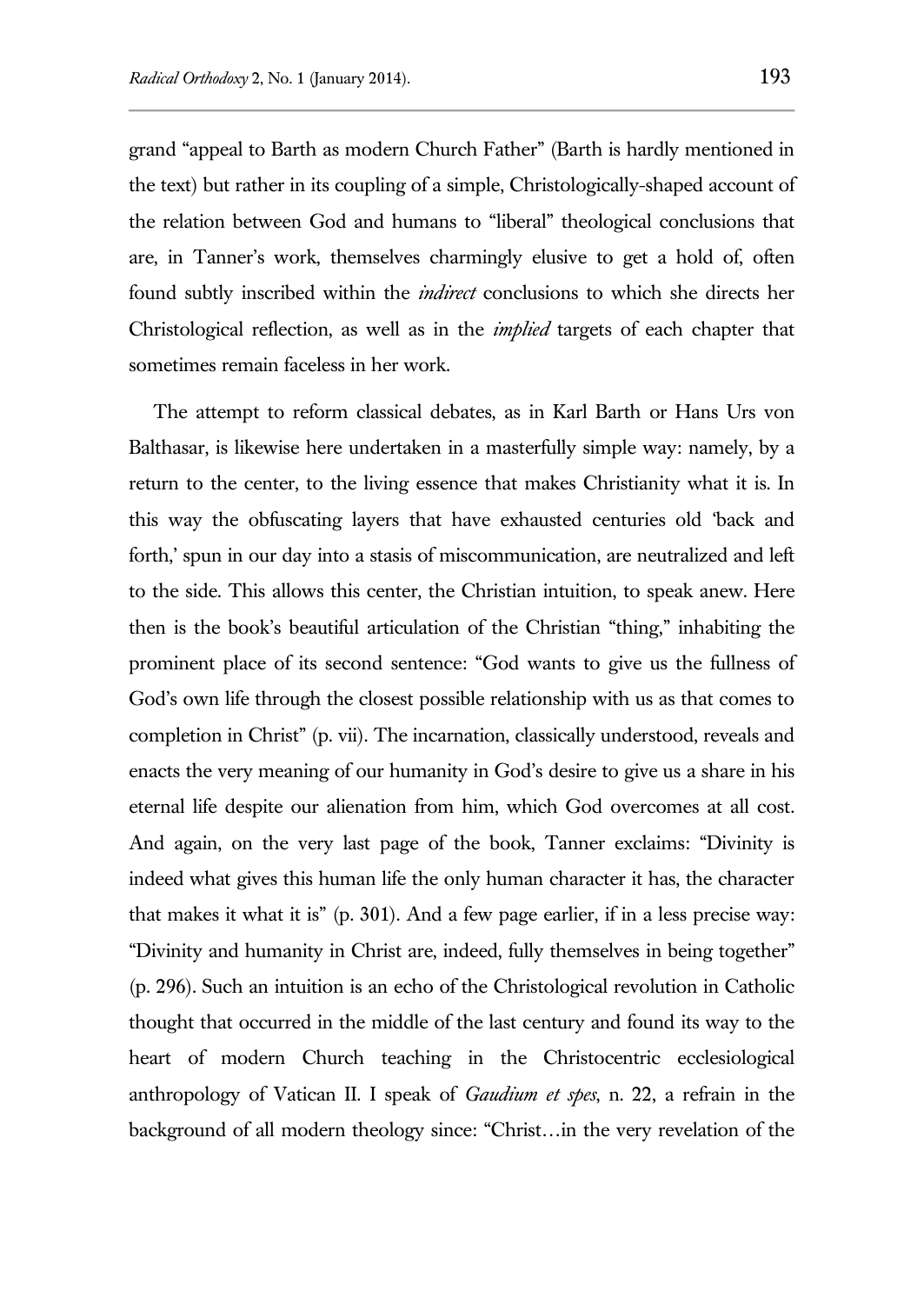mystery of the Father and his love, fully reveals man to himself and brings to light his most high calling." Tanner owes much, as do we all, to Henri de Lubac, who, in 1938, observed in his first book, *Catholicisme* (to which I will return below), that "by revealing the Father and by being revealed by him, Christ completes the revelation of man to himself" (Ignatius Press edition, p. 339). Here the paradox of the "non-competitive" nature (Tanner's celebrated signature) between Creator and creature emerges; theologically, this means that the either/or between an anthropocentric starting point and a theocentric one is ultimately idolatrous on both sides: theocentrism without anthropocentrism makes for a distant God, whereas the opposite empties humanity of its significance.

#### **The "Essential" Plasticity of the Image and Its Implications**

Appropriately then, Tanner's first chapter articulates the nature of humanity, addressing the question of the *Imago Dei*. Does protology or eschatology give us the key to human being? Is the "first" or "second" Adam the human archetype? The answer is obvious. The Incarnate Christ is the perfect revelation of the divine glory and therefore the true human, in whom is the vision of God and therefore our life, insofar as we identify him with the Father. Considered in themselves (as in psychological analogies popular in the classical tradition of the West), humans only "weakly" image the divine. By contrast, as the Alexandrian Fathers emphasized (upon whom Tanner fundamentally draws for her Christology), Christ *is* the *Imago Dei*, an image that is one in nature (*homoousios*) with its prototype. And the creation of humanity "*according to* the image" (hence at a second remove) is first and foremost a Christological statement. Human nature is therefore not some nebulous "substance" upon which are transposed a self-contained triad of "faculties" (as in reified readings of Augustine and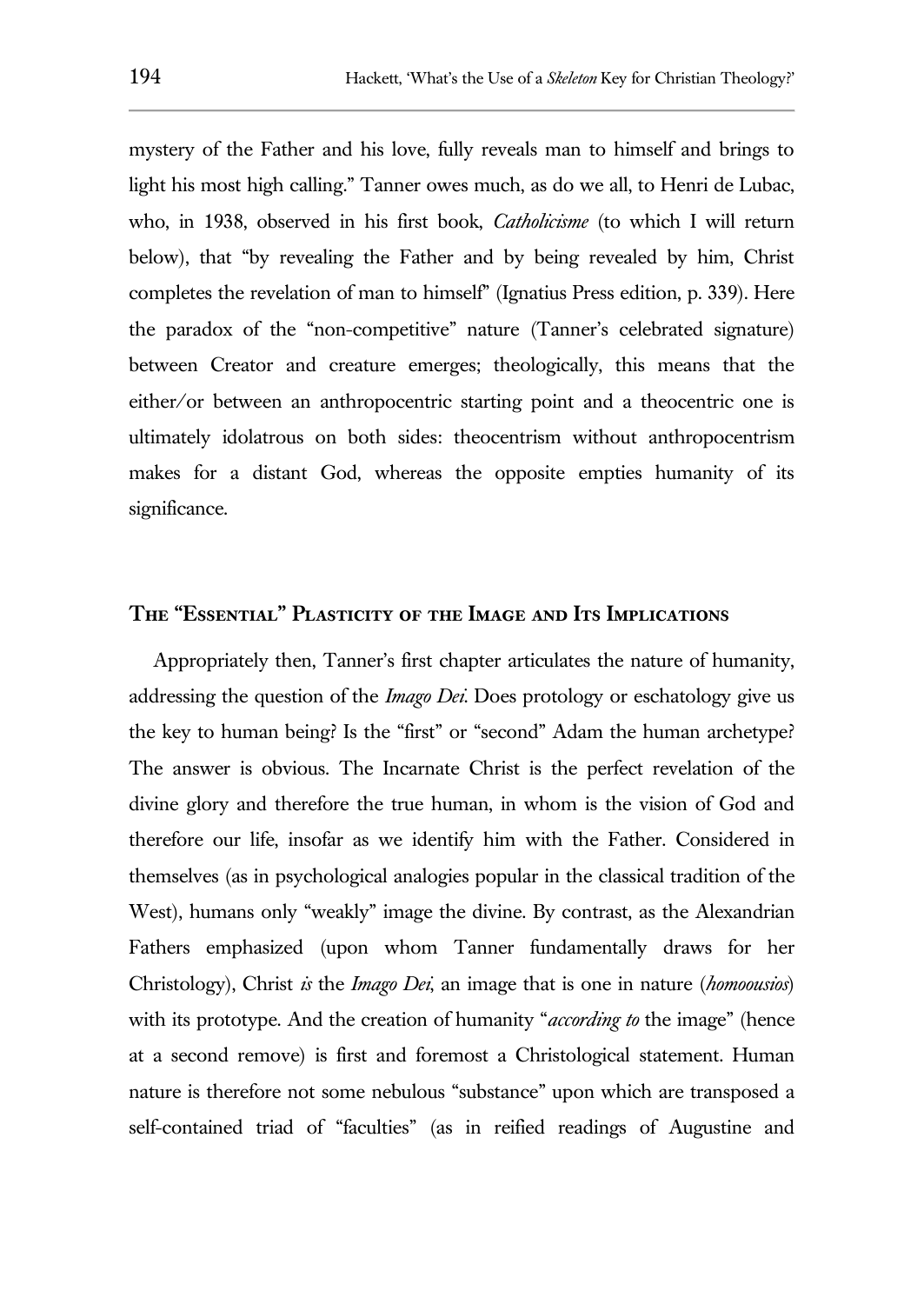Aquinas); rather, it is most itself when it is attached to the divine image that is its uncreated prototype, the Word of the Father, revealed in these "last days," through whom the creation, with humanity as its crown, was made. In Christ, "the first and the last," the most human man in being fully divine, the two ends of the chain of life—creation and redemption—clasp together to form a perfect ring.

In the relation of humanity with its archetype, there are, on Tanner's presentation, two "levels" of attachment, "weak" and "strong." The "weak" level of attachment ("simple participation in God as creature," p. 16) defines the creaturely image in its difference from the uncreated Image, the perfect image of the Father without distinction. The "strong" level of imaging ("participation by having the divine image for one's own," p. 16) is a result of the creature's participation in the uncreated Image by virtue of the hypostatic union. Drawing on the Alexandrian thematic of the malleability of human nature, and boldly—if implicitly—echoing strains of Renaissance neo-Platonism refigured around a deep consideration of human freedom, Tanner grounds the potentiality for humans to receive the elevation into the divine life that defines grace in this radical freedom itself: the unformed and plastic quality of human nature is the essential precondition for its participation in that which it is not, that is, being shaped in the divine image and thereby becoming vessels of the divine Spirit. In fact, *to be human* means having this capacity to be remolded in the divine image through the passage from weak to strong participation in the Incarnation.

For Tanner, the Christological conception of the *imago* eschews any "communio" inspired "personalist" model of the social Trinity as the archetype for humanity, defined thus by the complementary relations of "roles" stamped into its nature (as, for example, male and female). In a concise exposition, she states: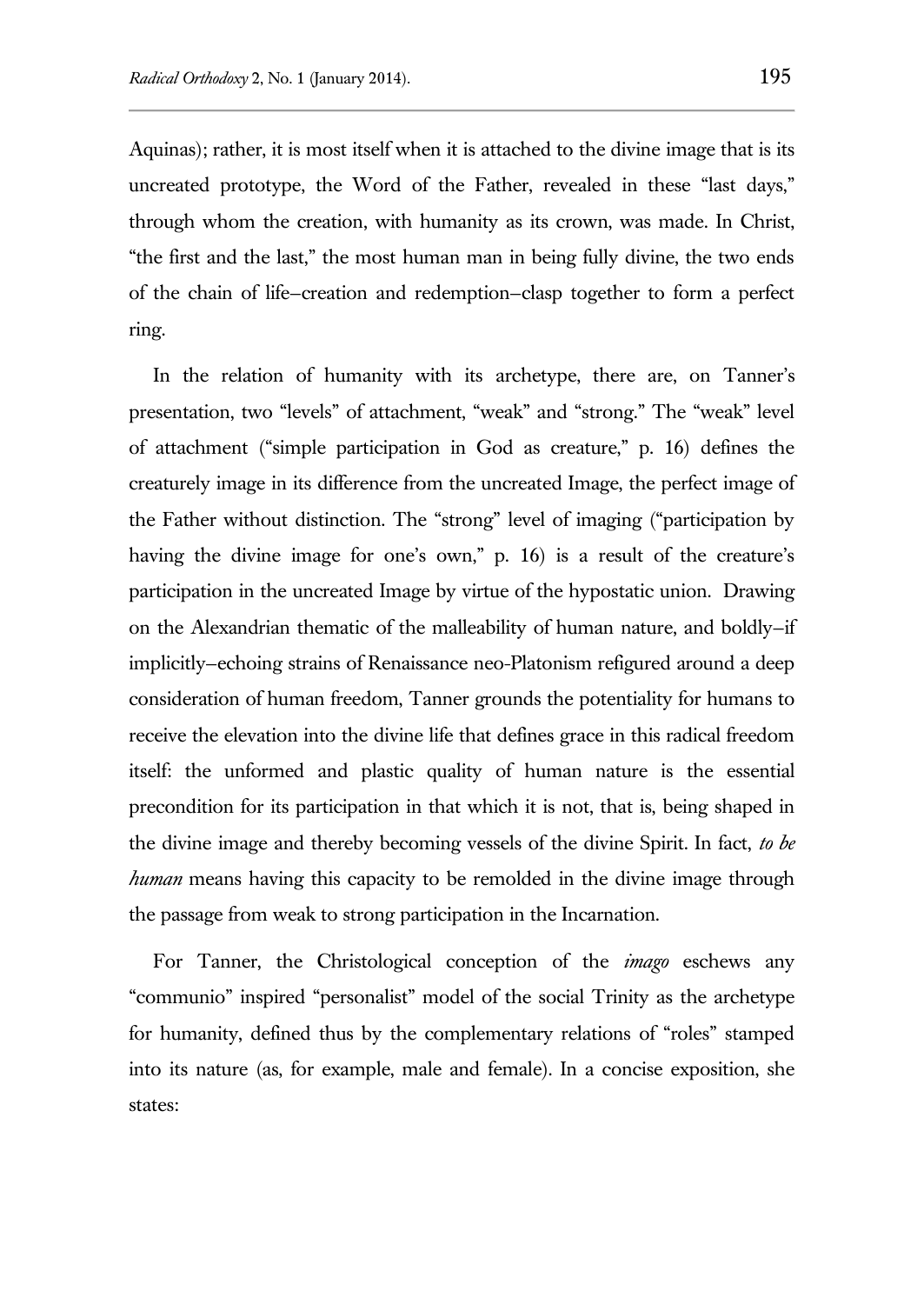The common theological view that divine persons are constituted by their relations, along with the idea of their indivisibility in being and act, is simply hard to square with the politics that would like to foster the agency of persons traditionally effaced in relations with dominant members of society… Moreover, the various ways of ordering the divine persons, no matter how complex, still distinguish the persons by their unsubstitutable functions or places within such orders. The Holy Spirit, for example, customarily has to go third, as in the liturgically favored, biblically derived formula, 'Father, Son and Holy Spirit.' Order among the divine persons is thereby ripe for justification of hierarchy. It easily supports claims of fixed social roles, and the idea that people are equal despite the disparity of their assignment to such roles. And so on (p. 211).

Here Tanner would see the imago in *exclusively* Christological terms. Yet even so, Tanner's social vision is not "binitarian." Tanner holds to the important principle that "the trinity cannot give answers to political questions without socio-historical mediation" (p. 223). Here it is redemption history that must come to the fore. Hers is a "Trinitarian anthropology" at a second remove, insofar as participation in Christ means elevation into the particular *taxis* of his "relations" with the persons of the Trinity that exhaust their personhood: Christ, as begotten in perfect receiving and giving in return, is the Son, the perfect image of the Father, the unbegotten and unoriginated-origin of divine life, united by virtue of the *donum* of the Holy Spirit, which is the collaborator and seal of Triune life, and who is (as in Augustine and Bonaventure) the essence of divinity as love in perfect union. Humans become "sons" of the divine life by entering into the relations that define the Trinity. If, in his relation to the Father, "*obedience* is part of Christ's nature," as Tanner permits (p. 35, quoting Nyssa, *Contra Eun*. II, 11; emphasis mine), then it is also definitive of humanity, all the more strongly as it is elevated to participation in the Trinity in the order of the Son's own filiation. Life-giving love is enacted in perfect complementarity, and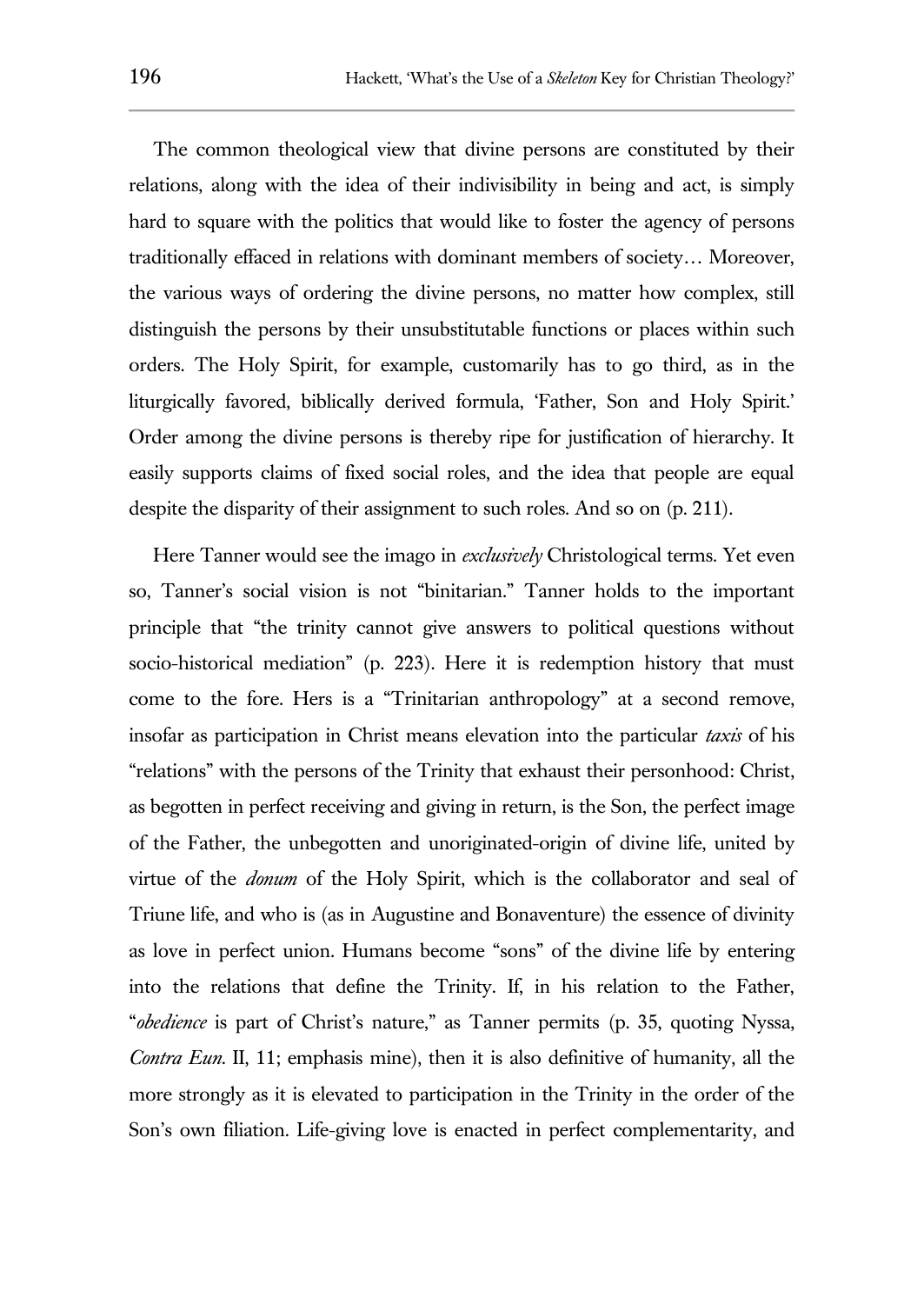therefore the highest union, by the divine persons in their person-specific ways as they share the divine nature in absolute freedom, and such defines the human inasmuch as it images God in its freedom; and this freedom is why the human is destined from creation toward participation in God. It is hard to see here how a Christological conception of the *Imago requires* the rejection the "communio" model of persons, for which social relations, at least at some fundamental level, are "hierarchically" ordered, if not by power then by love, and therefore do not contradict the absolute equality of persons as bearers of a specific nature, be it divine or creaturely (and creaturely because of the divine). Tanner seems to uphold this distancing distinction between a Christological and Trinitarian conception of the image (and thereby, somehow, reinforcing the most homogenized egalitarianism) by virtue of the amount of *stress* she puts on the "absence of an ontological continuum" between God and creature (cf. pp. 12, 18), which requires that humanity can never even approximate the divine Image, even when the humanity of Jesus is *identified* as the humanity of the second Person of the Trinity (since such human nature is still not God). The gift of participation in the Trinity remains eternally "alien" to humanity in this fundamental way. Hence (implicitly echoing Jean-Luc Marion and referencing de Lubac) humanity images God by virtue of its own intrinsically "apophatic" character, marked by its negative imaging of the divine in the emptiness of its bizarre, creaturely infinitude, the lack that remains at the base of its desire for the absolute, its indefiniteness, its essential openness to the unbounded, etc. (cf. p. 53). This is all profoundly true. But how does it undergird a theological anthropology that denies some kind stable *taxis* of relations basic to human nature (in such controversial *loci*, for example, as the family or marriage)? Here only one side of the Christological paradox is emphasized (alterity), it seems, for the sake of underpinning certain pre-arranged theological-ethical conclusions. Does this emphasis (and most, if not all, of the critical theological work is done by "emphasis" throughout the book) implicitly reduce the paradox from the level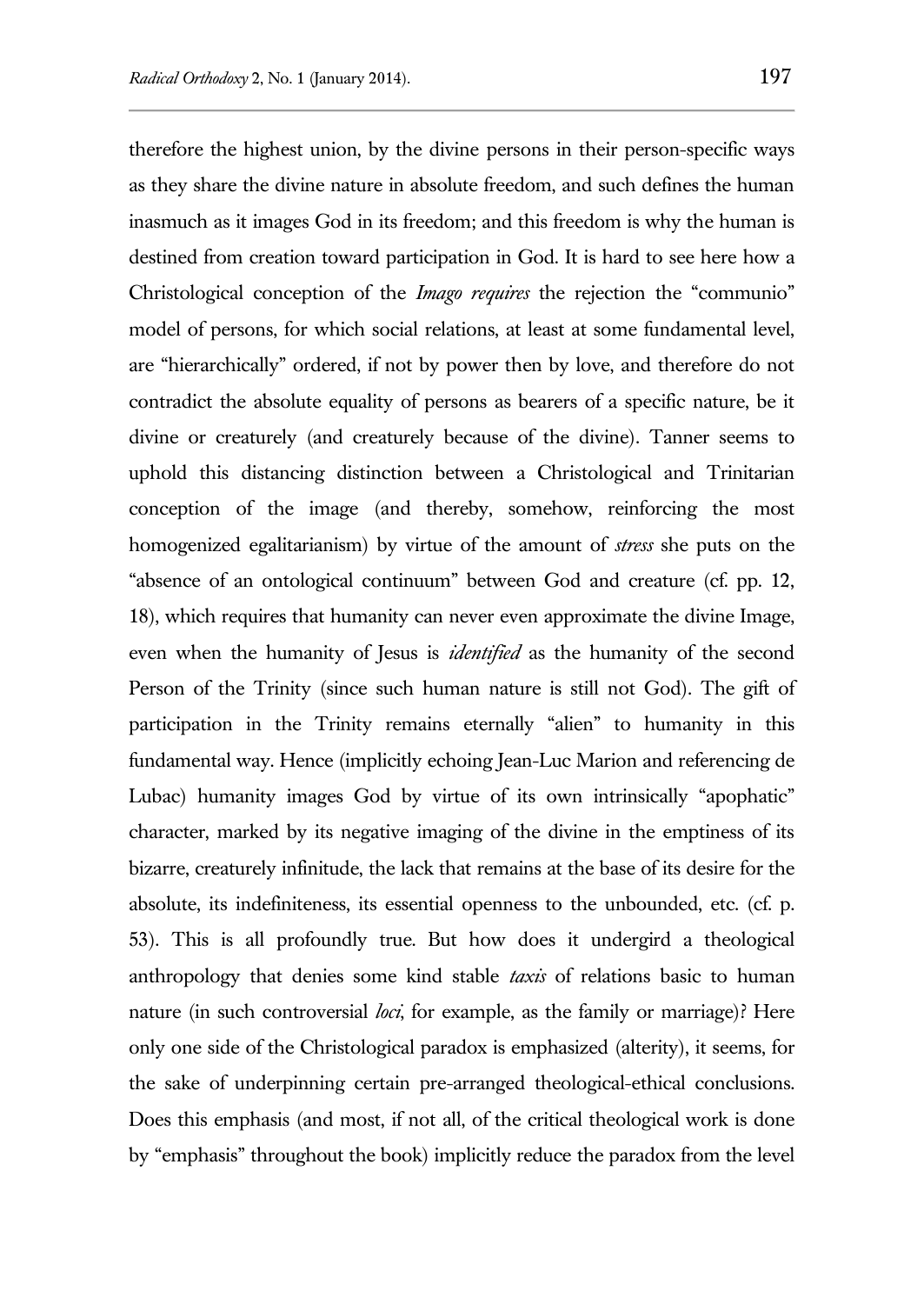of antinomy to that of contradiction, where two sides are in irreducible opposition instead of reciprocal tension? Yet if the Christological *paradox* can be aptly applied as the metaphysical principle par excellence we must observe that only by simultaneously affirming both poles, such as alterity and proximity here, irreducibly at once, is the paradox rightly raised up. One needs here a Dionysian correction to what seems to remain an *extrinsicist apophaticism* in her (Christological) anthropology: precisely *because* there is no ontological continuum between creatures and God, *because* the gulf is absolute, God is absolutely present in distinct ways at every level of the continuum, and it is precisely the immediacy of the divine presence which distinguishes kinds and even individual 'things' or persons. Hence matter is no more distant from God than the brightest among the seraphim; what distinguishes them is the exclusive way each manifests the absolute proximity of God, which it does in its own unique and irreplaceable way. And therefore a "hierarchy" of relatively stable differences among the plenitude of creatures is necessary in order for the infinitely multifaceted plenitude of God to be truly manifest at all. Apophasis, at its height, is not lack but excess, and difference itself, precisely as difference, is an expression of unity—precisely as Christology teaches us. There is, contra Tanner (at least here), no competition in difference. Regarding the sort of absolute mutability of human nature that Tanner envisions, where, to take a biblical image dear to the Fathers, God is the potter and the creature is the clay (Jer. 18:6): Does such, as an image of the Son's own "absolute" obedience to the Father, and in concert with it, not actually reassert all the more strongly the nature of human passivity and radical abandonment of self-will to the divine that Tanner sees as "politically problematic" (cf. p. 212)? We will have to connect the essential malleability of human nature with the will, and with the *fully human will of Christ* below, especially if we want to understand such malleability in a more than indeterminate way, in the clarion of a Christological key.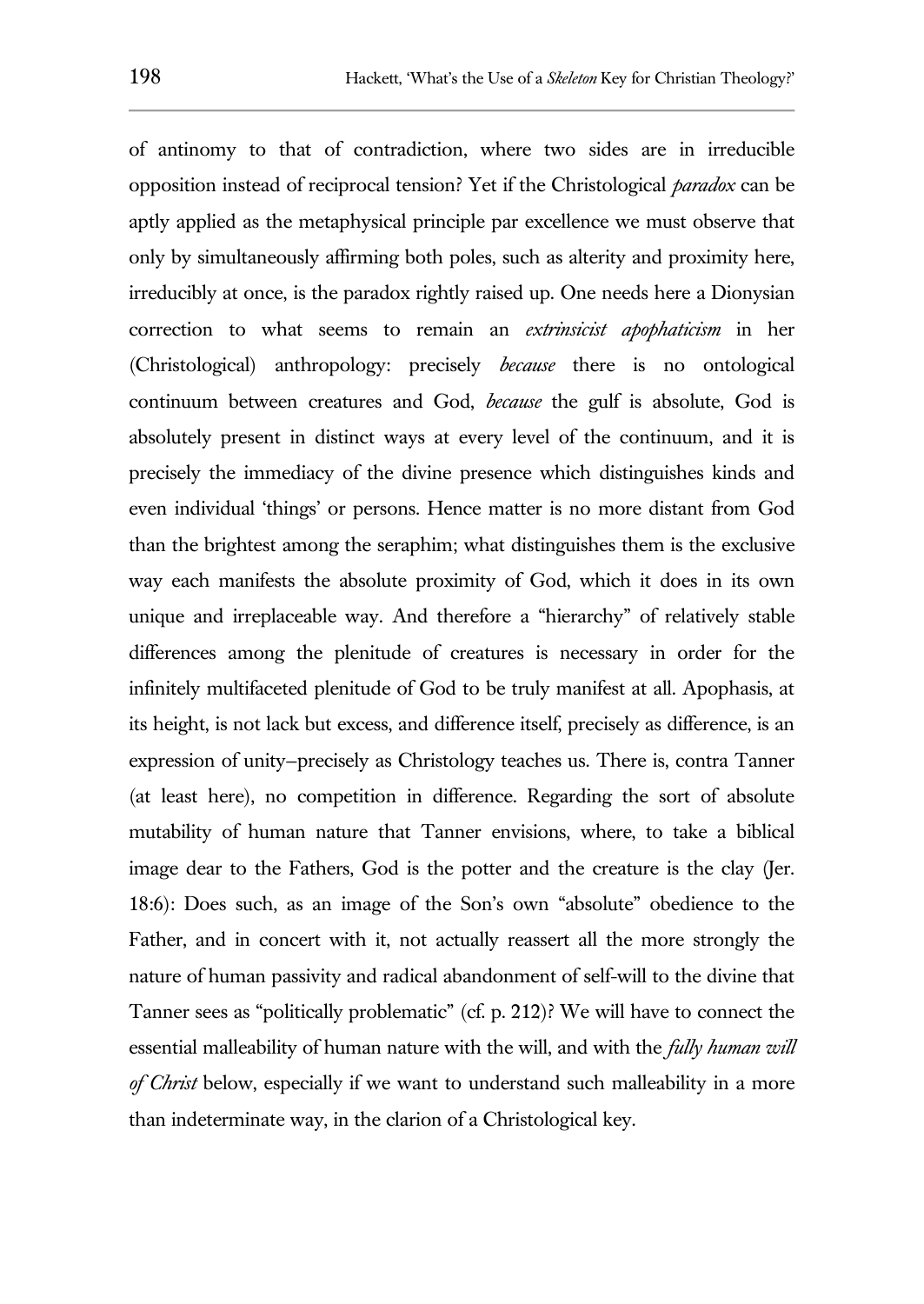### **Nature and Grace**

Chapters two and three are a long engagement with the nature/grace debates that, according to Tanner, have reached a sort of stalemate, mainly between Protestant and Catholic sides (if also, in a lesser mode, between competing Catholic accounts). The first Catholic view conceives of a "natural desire for the supernatural" as paradoxically definitive of the natural itself, thus raising the question of the gratuity of grace. Though let me break in from the outset: the idea of a *desiderium naturale* surely considers itself as a product of the kind of *Christological thinking* that Tanner herself espouses, all the more if the *post*-Chalcedonian contribution to Conciliar Christology—as Aaron Riches has demonstrated so well in his "Christic humanism"—has any credence (one wishes Tanner would have acknowledged this). On the other hand, there is the Catholic view that conceives of creation as a natural realm integral in itself, and thereby worthy of the ascription "good," apart from the consideration of grace. The question fundamentally posed to the second Catholic position, as Tanner poses it, is whether a creation considered substantially complete on its own in this way makes grace itself fundamentally irrelevant to the meaning of the creature. The question posed to the first Catholic position, one that Tanner considers to be substantial, is whether God is required to save his creation since nature already calls for, and even protologically participates in, its supernatural end by virtue of its created "nature" as in itself supernaturally oriented. Interestingly, such was already more or less Athanasius' position in *On the Incarnation*, one which echoes God's reasoning in delivering Israel: the fall into self-erasure of creation by virtue of its rejection of its divine support calls God's divinity into question, since the salvation of a good creation is requisite for a good God. Thus, for Athanasius, God is in some sense compelled to save creation by virtue of his own nature. I will return to this in a moment.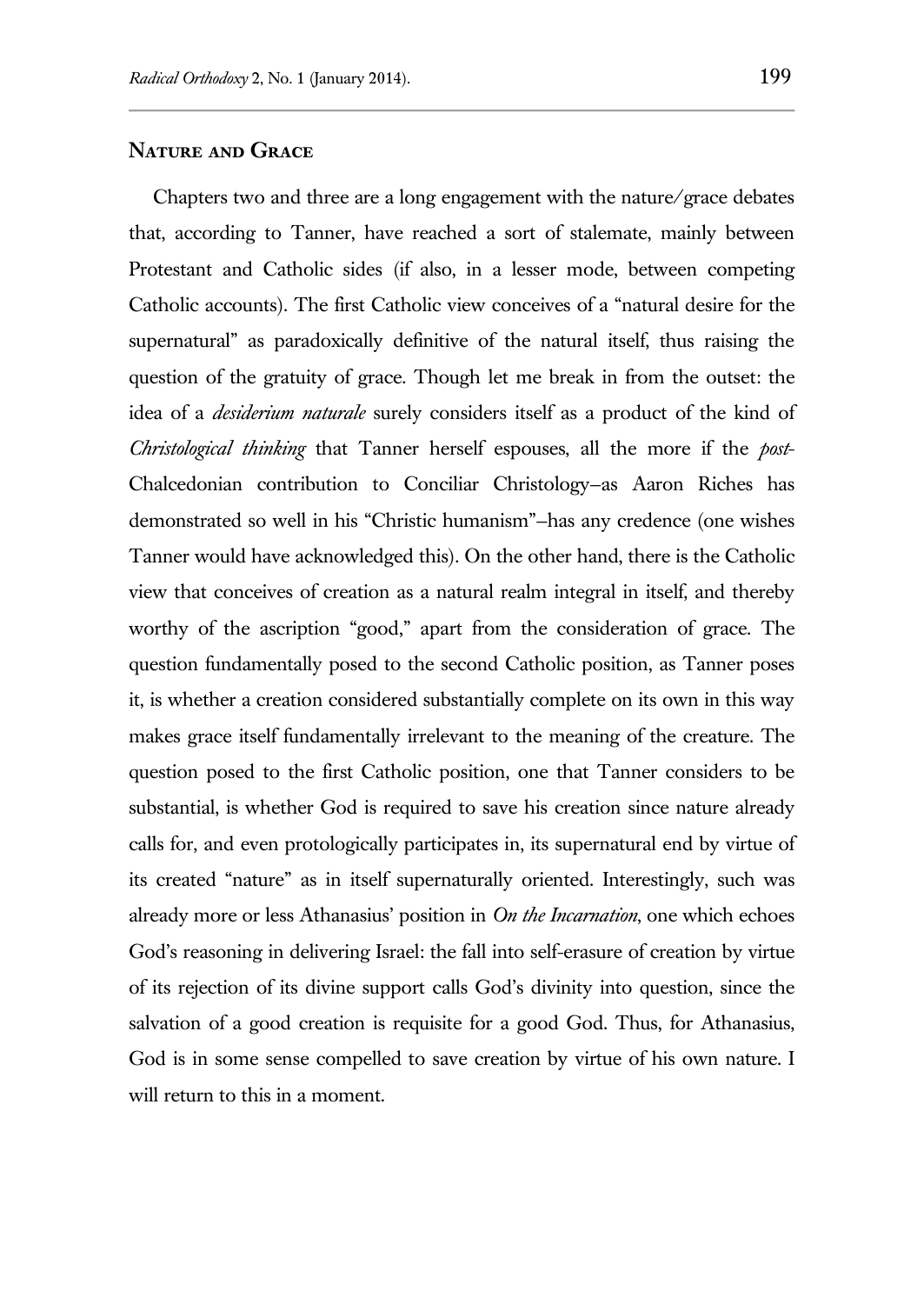If chapter two, then, unfolds the general account of grace implied by the conception of human nature as image of God by virtue of imitative union with Christ, then chapter three is taken up with "resolving" the problem of grace's gratuity without recourse to the conception of a "pure nature." It is interesting that Tanner finds much to critique in the first Catholic account of paradoxically graced nature; much of the second chapter on grace is concerned with carefully distinguishing her position from the *nouvelle théologie* and demonstrating that she is after all Protestant, despite her "Catholic" ontologization of grace and (arguably) sin that forms her basic theological orientation (as she recognizes: cf. p. 58-9). This is a tall order. Tanner's position is, of course, "Catholic" inasmuch as it couples grace with nature (as opposed to sin, conceived "forensically," as for traditional Protestants), yet it claims "Protestant" status by means of placing the "emphasis" (yet again) on the "discontinuity" in the passage of nature to grace. It is certainly hard to see where an emphasis on discontinuity in particular differs from the positions of Henri de Lubac, Hans Urs von Balthasar, or Erich Przywara on anthropology, with their radical commitment to the Jesuit-inspired *semper maior* of the divine nature in relation to that which is created, which arguably in all three cases has a Christology and a radical theology of the Cross(- Eucharist) concentrically dancing at their center. Tanner's greatest claim is that her account pulls the rug out from under the feet of any "natural desire" for the vision of God as defining human nature, which, she says in fundamental agreement with the neo-Thomists, dangerously threatens the gratuity of grace. By contrast, "our nature," she says, "is perfected and completed, ironically, by making us act unnaturally, in a divine rather than human way." Replace Tanner's "ironically" with "paradoxically" and you have something that is surely at home in the pages of de Lubac's *Surnaturel*.

The most sympathetic reading would suggest that like Athanasius, the focus of Tanner's account is on the divine will to save—it is of the divine nature to do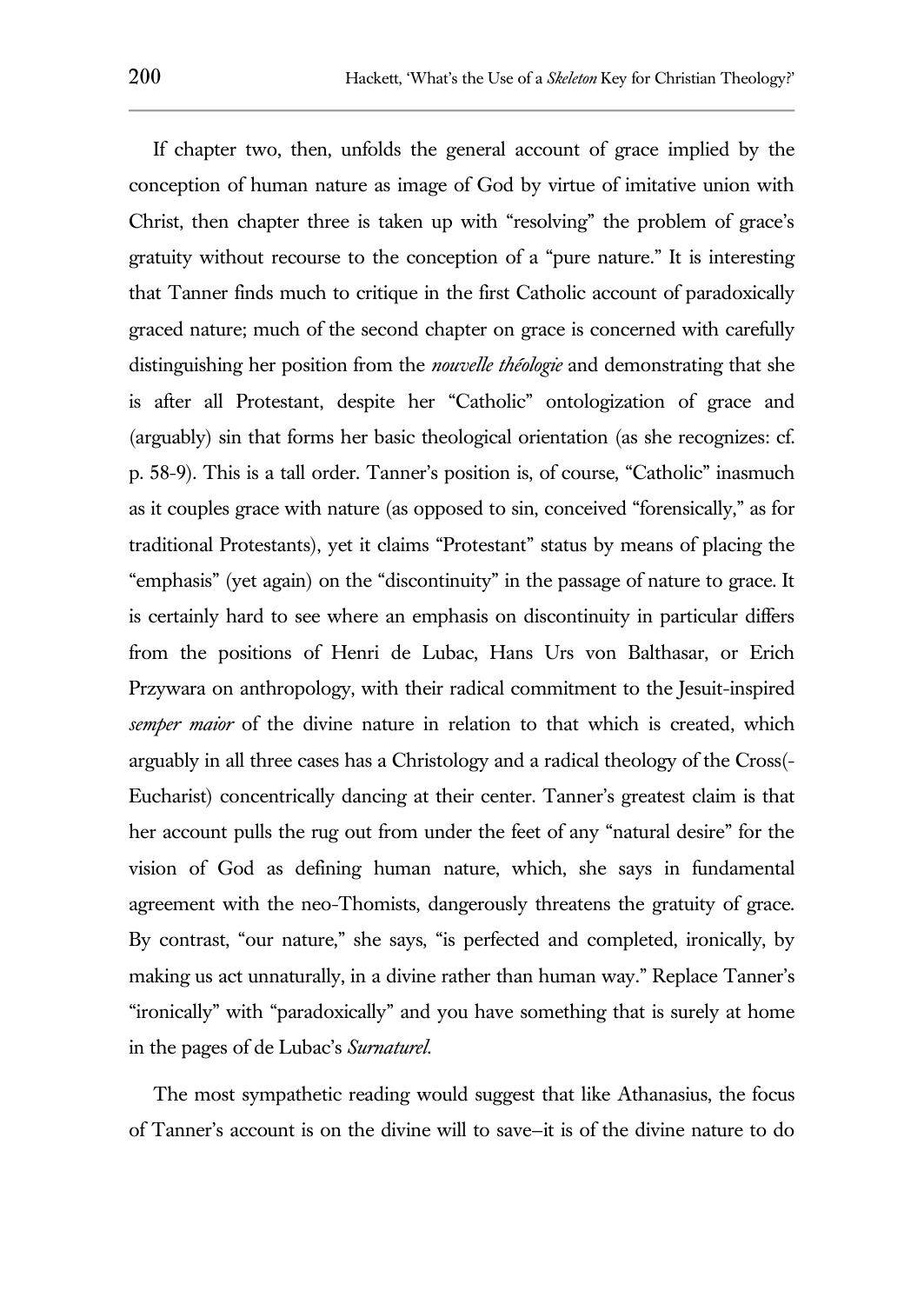so—rather than on the question of the creation's "nature" as such, which is a derivative of the latter. On this reading, Tanner's approach would seem to echo the Athanasian perspective, and thereby attempts to escape the aporias that she thinks arise in de Lubac, particularly the "Aristotelian" focus on "natural desire" as somehow "self-generated" (cf. pp. 123-7), suggesting continuity between nature and grace and threatening to collapse them into one another. Tanner considers de Lubac's position, and indeed the fundamental problematic of both sides of the (Catholic) debate, to be a "distortion," inasmuch as it "starts from the character of the creature" apart from "any question of grace" and only at a second remove comes to "ask about the character of the grace to come" (116-7). Such is a "bottom-up view" that must be replaced by the "grace-centered account" (116) that she offers. Here grace can only take the parameters laid out for it beforehand by the account of the creature (as natural desire). For Tanner, by contrast, eschewing the natural desire problematic altogether alone will refuse the creature any ability to "merit" grace. In other words, Tanner stresses the "weakness" of natural participation in the divine life by virtue of one's creatureliness, in order to emphasize, then, a discontinuity between the "strong" mode of participation that is granted in the absence of a "natural desire" for God defining the creature.

Now, besides questioning whether Aristotelian and Thomist "desire" is in any way initiated merely from within the creature as such (surely an offensively reductive view), we ought to observe that for de Lubac (and Thomas), such desire is itself as elicited by and manifests the divine presence, and is all the more ours by being not ours; there is the presence of Another at the heart of our creaturehood that makes us creature, "more inward than our innermost" by virtue of being "higher than our highest," as goes the great Augustinian refrain. De Lubac does not deny the cosmic Athanasian vantage, but rather, like the documents of Vatican II, addresses a particularly modern problematic, with its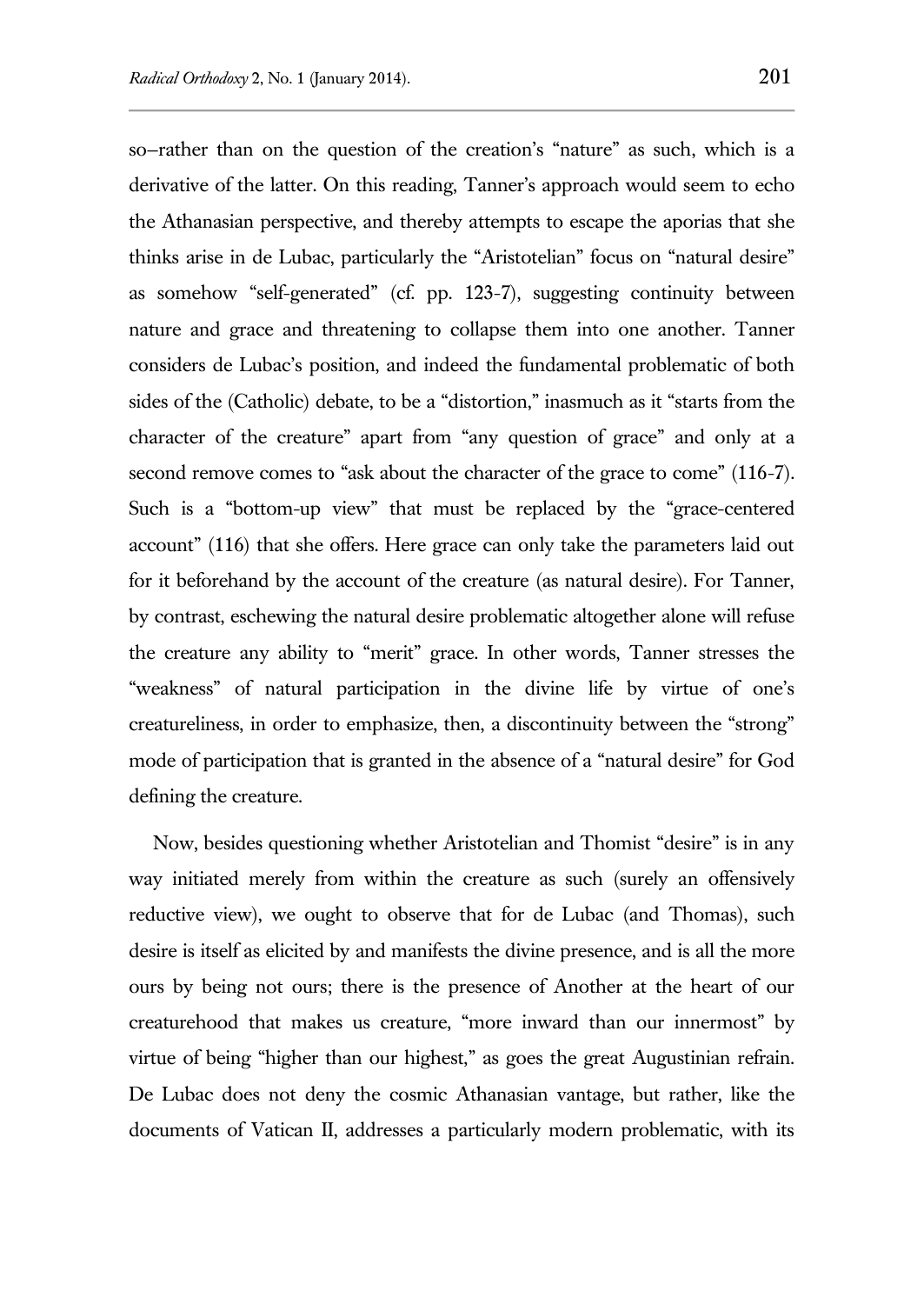anthropocentric concentration, by recalling a fundamental dimension of traditional Christian thinking long veiled over. Someone as historically sensitive as de Lubac would have hardly considered his theology a definitive or even static description of the relation of nature and grace, but rather as an interpolation of the tradition into present debates. Such a view, at any rate, is virtually a refrain in Balthasar's own descriptions of de Lubac's significance scattered throughout his own works.

Yet in many respects it can be difficult to find the substantial differences between her fundamental position (admittedly setting aside the essential question of desire) and de Lubac's own that Tanner works so hard to make evident—particularly if a charitable and more thorough reading of the "Aristotelian" character of the "natural desire" can be re-extended on her behalf. From this vantage point, however, it is finally hard to see the value of Tanner's "intervention" into the nature-grace debates at all. First, she unfortunately does not interact with any of the current literature, which is by all accounts essential to understanding the state of the problematic today. Because of this, and along with a shallow and misinformed reading of the philosophical dimensions of the debate, it is hard to see how Tanner unlocks anything whatsoever in the "current impasse" of what is perhaps the most essential theological problem of our time.

### **Sketching the Limits of an Abstract Key**

Chapters four and five concern the Christological reassessment of God as Trinity, most fundamentally in its practical consequences for human life. In chapter four Tanner proffers the principle according to which the concrete shape of Jesus' human life is the paradigm for any human life—and therefore what the life of the human community, as a "Trinitarian way of life" (140) is intended to look like. "In being one with the Word," Tanner says, "Jesus achieves this new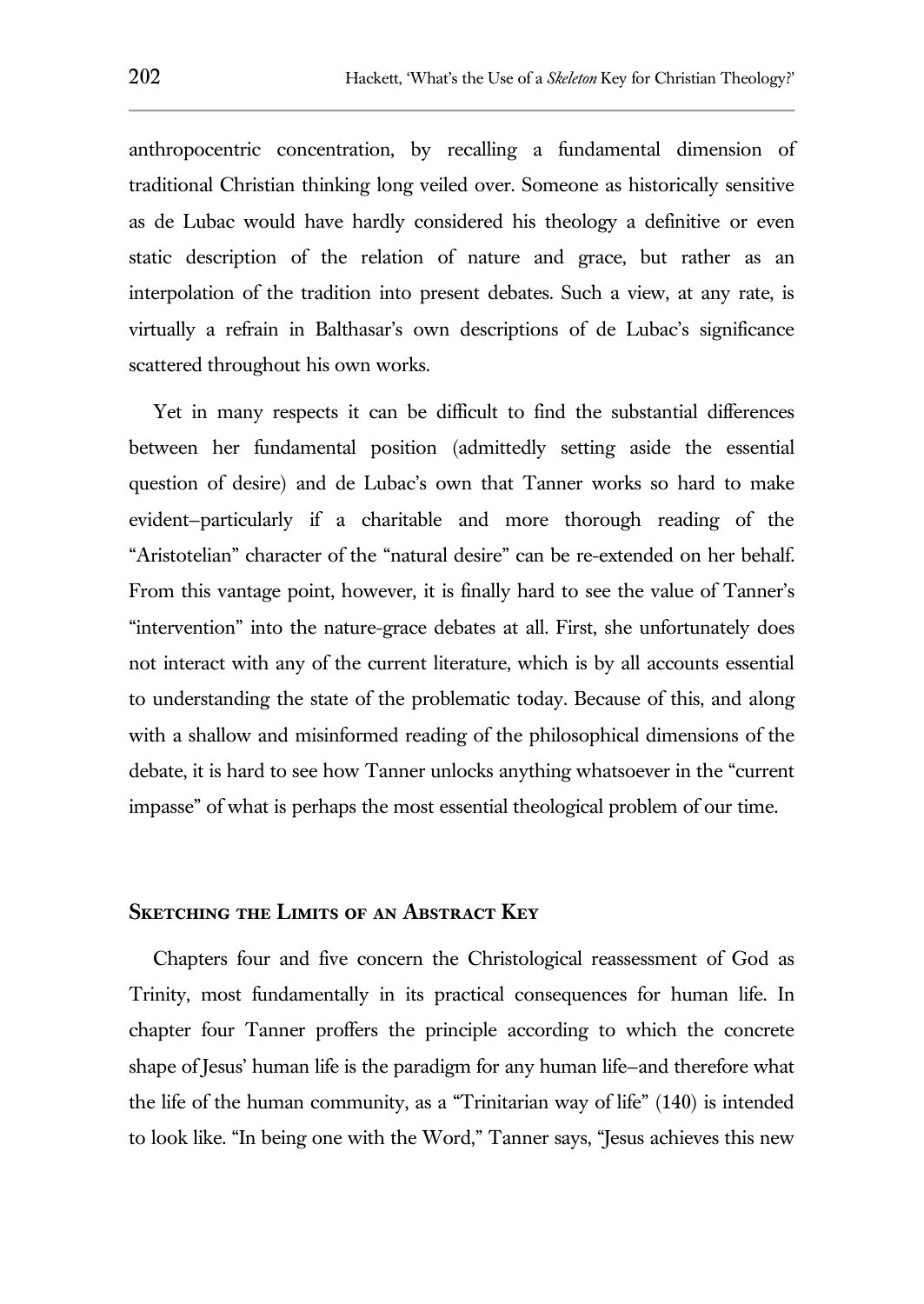way of life before us; and we gain it through close connection with him" (141). In order to fill out this sketch, Tanner, following the method the Fathers utilized in the Christological debates, appeals to the biblical passages that directly illustrate the Trinitarian order of relations, abstracting them from the narrative(s) of the Gospels in order to construct a general pattern of Christ's relation to the Father and Spirit. Such a method of proceeding is perfectly adequate, of course, when the question concerns an initial account meant to justify basic theological tenets at the most general level, such as the question of Christ's natures, the deity of the Spirit, or the relation of Christ's divinity to his humanity. The account of Christ's agony in the Garden of Gethsemane, crucial indeed for the full development of orthodox Christology, as the triumph of Maximus the Confessor at Constantinople III attests, is virtually absent (as are the parables and Christ's prophetic actions), outside of a general statement that Christ "seems to do the Father's will with some reluctance since it involves his own suffering" (181), meant only to highlight the differences between the Trinitarian relations *ad intra* and their unfolding in a fallen world in redemption history. Yet it is precisely in the theology of Maximus the Confessor's meditations on the mystery of Christ's "agony" in the Garden that the concrete meaning of human life implied by abstract sketches of previous classical Christology is unfolded: here we see the essential, where the gift of one's freedom is revealed as the height of freedom, thus remaking human being an image of God, and becomes definitive of the Christian conception of *love* in the synergy of humanity with God that the ineffable union of human and divine nature in Christ signifies (Tanner's reflections on the essential plasticity of human nature in chapter one should have found their concrete terminus, as classical orthodoxy does, precisely here in Maximus' conception of Christ as the "living icon of love."). The description of classical conciliar Christology as a "sketch" is important, for it shows the unfinished nature of, for example, Chalcedon's definition of the hypostatic union; the participatory and paradoxical conception of the meaning of Christ for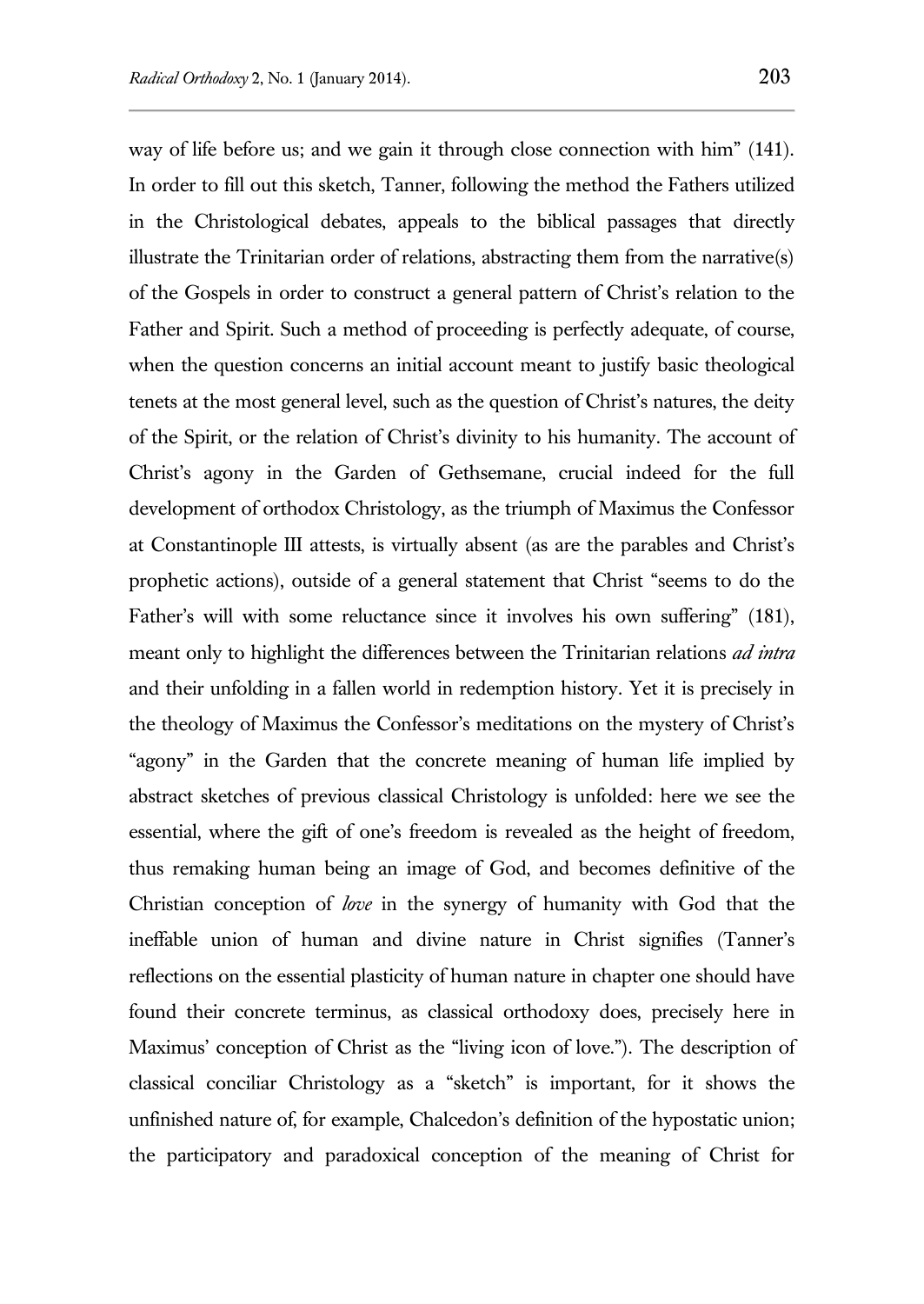human being contained in Chalcedon is materialized—that is, takes on flesh—in the dyothelite reflections of St. Maximus. Now, all of the events of Christ's life that Tanner looks at (for example, the Virgin birth, his temptation in the wilderness, etc.) are mentioned for the sake of quickly extracting the Trinitarian pattern implied within it, a circuit of descent and ascent that forms the general pattern of the Christian understanding of human life (cf. pp. 160-1). We ought to ask here whether Tanner's "primary intent" to "interpret the New Testament *story* of Jesus' life and death in Trinitarian terms," and thereby provide an "account of the basic shape" of the inter-Trinitarian relationship(s) and, finally, its "consequences" for human life (147, emphasis added), is completed almost without getting off the ground. I will return to the significance of this abstract and incomplete picture of the humanity of Christ, theoretically extracted from its narrative context below—a context that is essential if we desire to apply Jesus' own life, in flesh and bone, to crucial questions related to the appropriate shape of human life "in the flesh" and all of its perplexing specificities.

The fifth chapter is especially concerned with revising the typical Trinitarian accounts of human social relations, which tend to err in painting the Trinity in the image of some human utopian vision. The point is that without a Christological mediation of the Trinitarian relations, human relationships themselves can never reach such a level of relation; the *diastema* of Gregory of Nyssa or, as Balthasar calls it, the absolute "spacing" between Creator and creation (or the Kierkegaardian-Barthian "infinite qualitative distinction," if you like), is only Christologically and therefore paradoxically navigated, and as such is the only intelligible way the Trinity can be a model for the structure of human relations that is the political. One wishes, incidentally, that Tanner's (implicit) recognition of the fundamental pertinence of the Nyssan *diastema* for a Trinitarian politics would have been supplemented with the Nyssan account of the *epectastic* stretching of creaturely being in the infinite desire to overcome the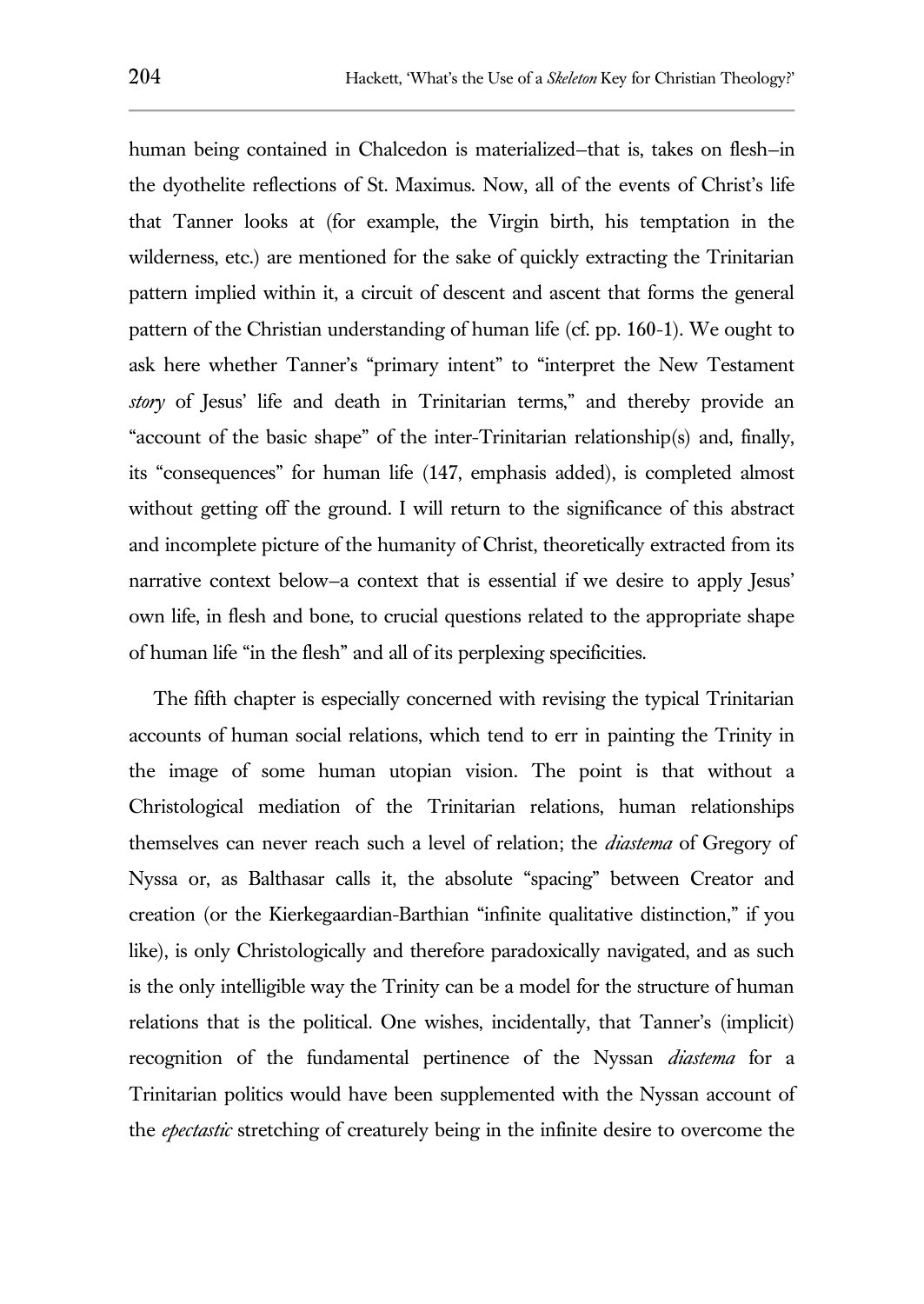*diastema* here: the infinite becoming of the creature in the eternal unrest of the ecstasy of divinization would seem to balance the emphasis on absolute distance with that of an absolute proximity (as expression of true distance), the play between them being definitive of human being in Christ. Seen in its light, the *humanity* of her account of the political seems rather chilled and bloodless; the description lacks the dramatic quality of human malleability tied, in real human experience on the ground, to decisions and radical consequences that surely define our human relations in their very humanity—*most especially* in Christological key.

The sixth chapter is the shortest investigation in the book (being just a few pages longer than the second half of the study on grace in chapter 2). Yet here Tanner is at her best. Developing the brief sketches of her thoughts on the atonement in *Jesus, Humanity and the Trinity* (to which the present volume is to be thought the sequel), Tanner assumes and pushes forward womanist and feminist critiques of traditional atonement theories, especially the muchmaligned models of "vicarious satisfaction" and "penal substitution." If womanist and feminist theologians are right to protest the ways in which certain atonement theories have been used to justify the oppression of people on the margins (even if simply by having nothing to say to their situation), Tanner seeks to place the atonement square in the middle of the Incarnation: Christ effects the restoration of fallen humanity by means of his transforming assumption of our human nature *tout court*. It is to her merit that Tanner does not wholly reject the notion of sacrifice, but rather takes seriously its centrality in the history of religions as much as in Christianity. Her brisk passage through much theological and ethnological reflection on sacrifice takes only a few pages, but nevertheless offers more or less the germ of a coherent perspective on the phenomenon. According to Tanner, sacrifice concerns only the establishment of social parameters, such as inclusion/exclusion and the organization of community (cf.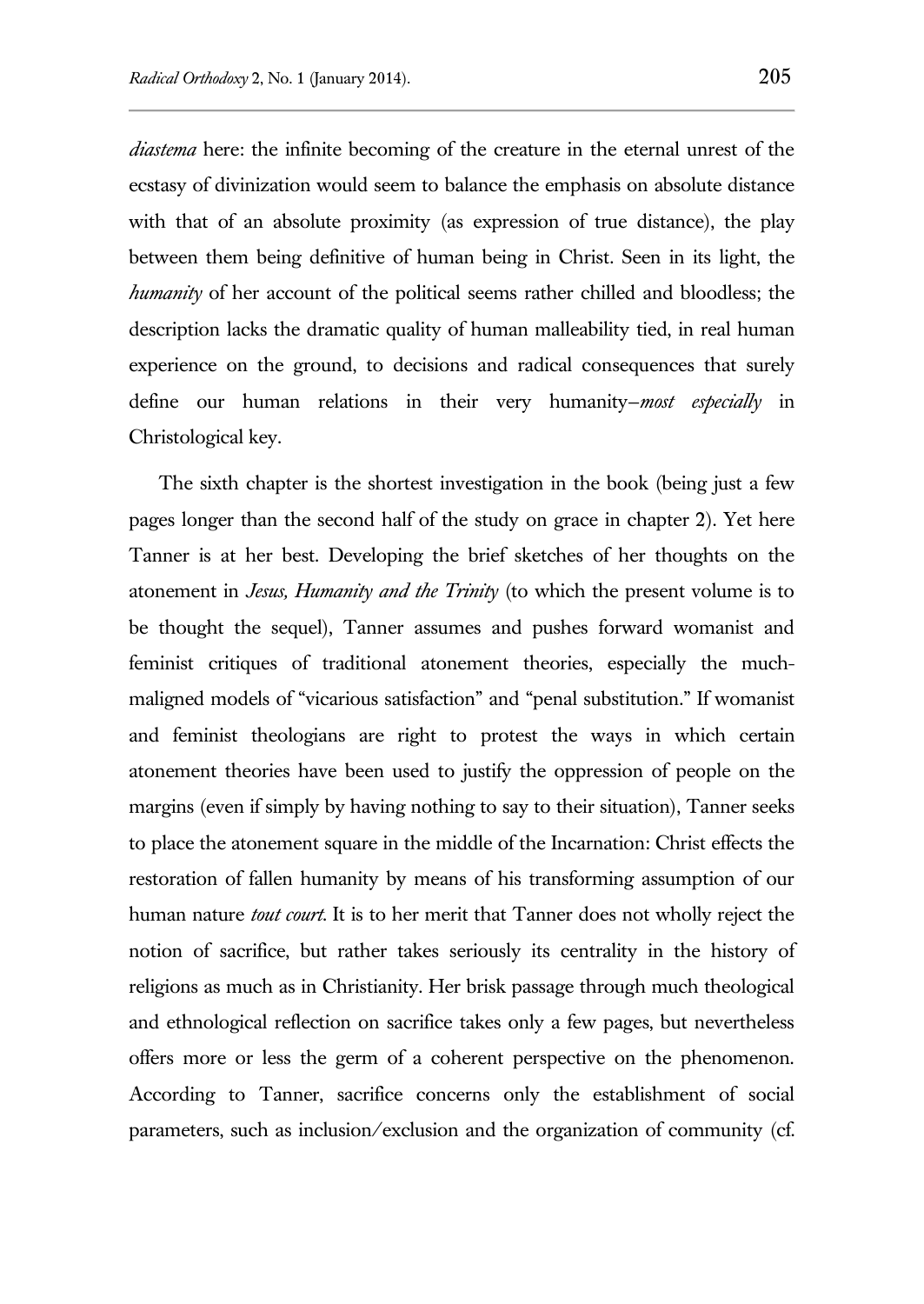p. 265). The goal and purpose of sacrifice is not at all to "propitiate" or pacify the anger of the Deity; rather, more fundamentally, sacrifice is the act on God's behalf who desires fellowship with his estranged creature. For Christianity, God sacrifices himself, that is, gives himself to us for our good, in order that we may make use of his gifts for "life-enhancing use," especially the "satisfaction of human needs" and "the reversal of the effects of sin on human life." This means that for Tanner, "humans are not to offer sacrifices to God" (272). Here, service to others takes the place of blood sacrifice, though this service is not "sorrowful renunciation" but rather "joyous communion" between God and humanity which is precisely what it has in common with the ancient cultic sacrifices of Israel and Greece (cf. p. 266, developing Robert Daley). Thus sacrifice becomes the gift of life in the celebration of life, as opposed to the gift of death.

For Tanner, the sacrifice of the Cross is "a rite performed by God and not human beings" (268). Tanner draws this conclusion from the self-evident observation that Cross is an act of redemption that follows upon God's decision to incarnate. Hence it follows that the Eucharist is not to be considered a sacrifice, but rather a simple meal, the "provision" of which is the "point of his death" (267; referring to Calvin). What is at the forefront here is not the in-carnation; it is rather the divine will to save that matters. "The whole act is God's" there is no room for humanity in it. Sacrifice is reduced to sanctification (cf. p. 269-70). Hence Tanner offers the strange conclusion that "despite the fact that it takes place on the cross, this sanctification is not being identified with death but with life" (p. 269). All this is a matter of *emphasis* and, I would think, of *overemphasis*. One wonders why here, again, in this radically monergistic account, it becomes an either/or between God and humanity. The purpose for Tanner seems to be that, in order to safeguard against a positive conception of suffering as redemptive, sacrifice cannot be a "work" of humanity at all, even Jesus' suffering on the Cross: and here it seems that the opposite extreme from Docetic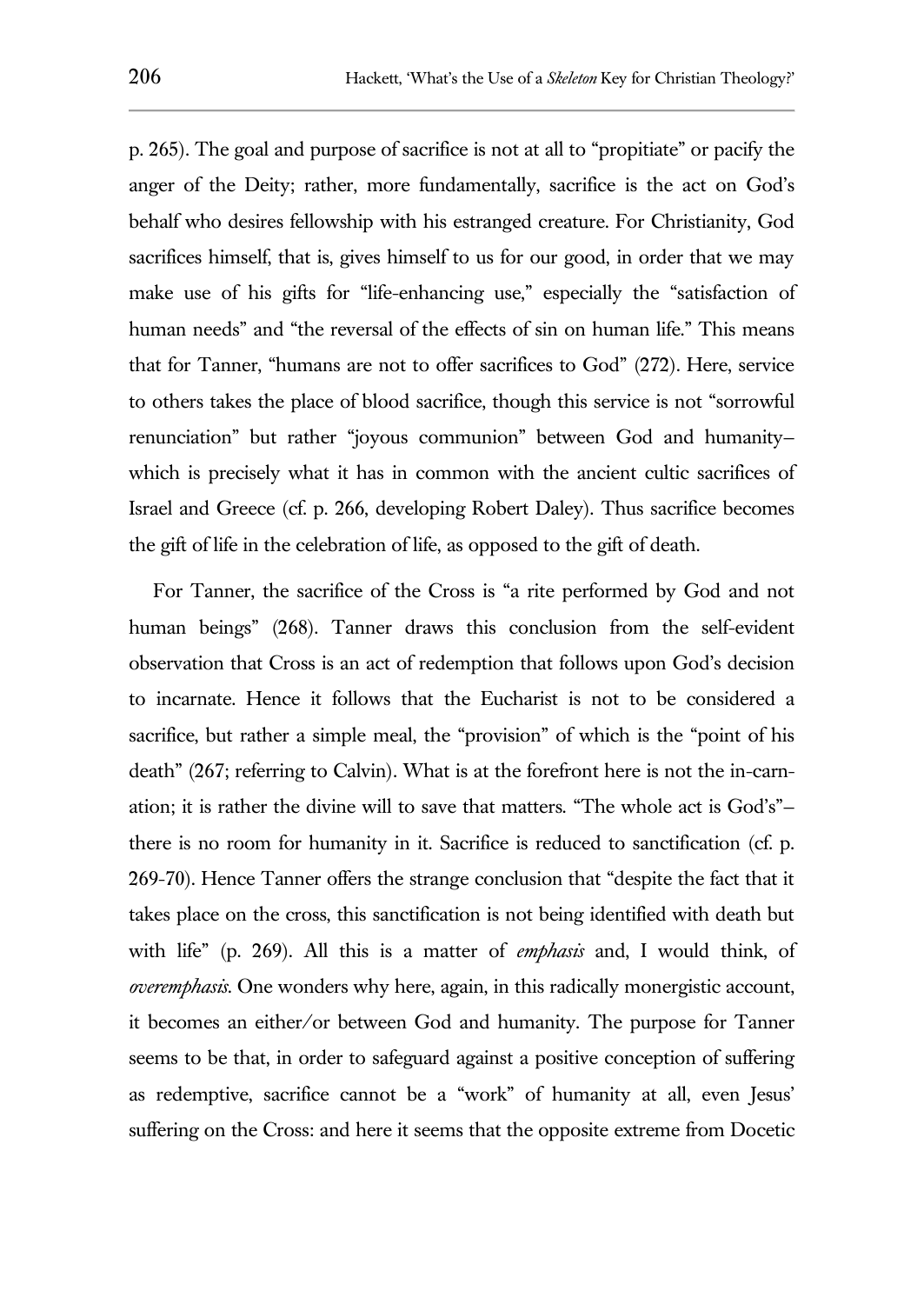and Gnostic conceptions that sought to protect the divine nature from abasing itself in the mire of historical experience has remarkably occurred. Thus it is inconceivable and unfitting for the human to undergo the Passion. Rather such tainted and unpleasant messiness is only for the divine—for humans "do not have to sacrifice anything ourselves, anything whose use might otherwise have contributed to our well-being" (268-9). The implications for Christology of this view are of course deleterious; thought through, it is evident that they would end in a new Nestorianism: Nestorian results for precisely inverse reasons safeguarding "humanity" from contamination. Such a view of the Cross/Eucharist cuts directly against Tanner's primary Christological intuition.

One wishes she would have been able to negotiate more directly with the biblical material itself on sacrifice, especially, for example, in the Letter to the Hebrews and in St. Paul's Letter to the Romans (which revolutionized the notion of sacrifice altogether, not simply "spiritualizing" it, but actually *incarnating* it all the more in the concrete activity of human life *coram Deo*), if not also in the Apocalypse of St. John (for which the sacrifice of Christ, and the Church's *participation* in it through her travails on earth, is the cosmic-liturgical center of creation and history). A return to Scripture would protect Tanner against "dividing the Christ" of the Cross/Eucharist and her de facto apotheosized humanity, which, at worst, would seem to "lord it over" God. This observation points out yet again the abstract character of Tanner's Christology in its application, and especially what we could call the still "extrinsicist" relation of Christ to the life of believers in the Church (which again only works against her otherwise superior Patristic retrieval of participatory Christology), for it minimizes at least one half of its participation in the full Christ—that is, in his death. A straightforwardly Pauline theology of baptism and its underlying ecclesiology, highlighting their radical realism, ought to be enough to point out Tanner's limitations here: surely if we *participate* in the Christ, as his Body, then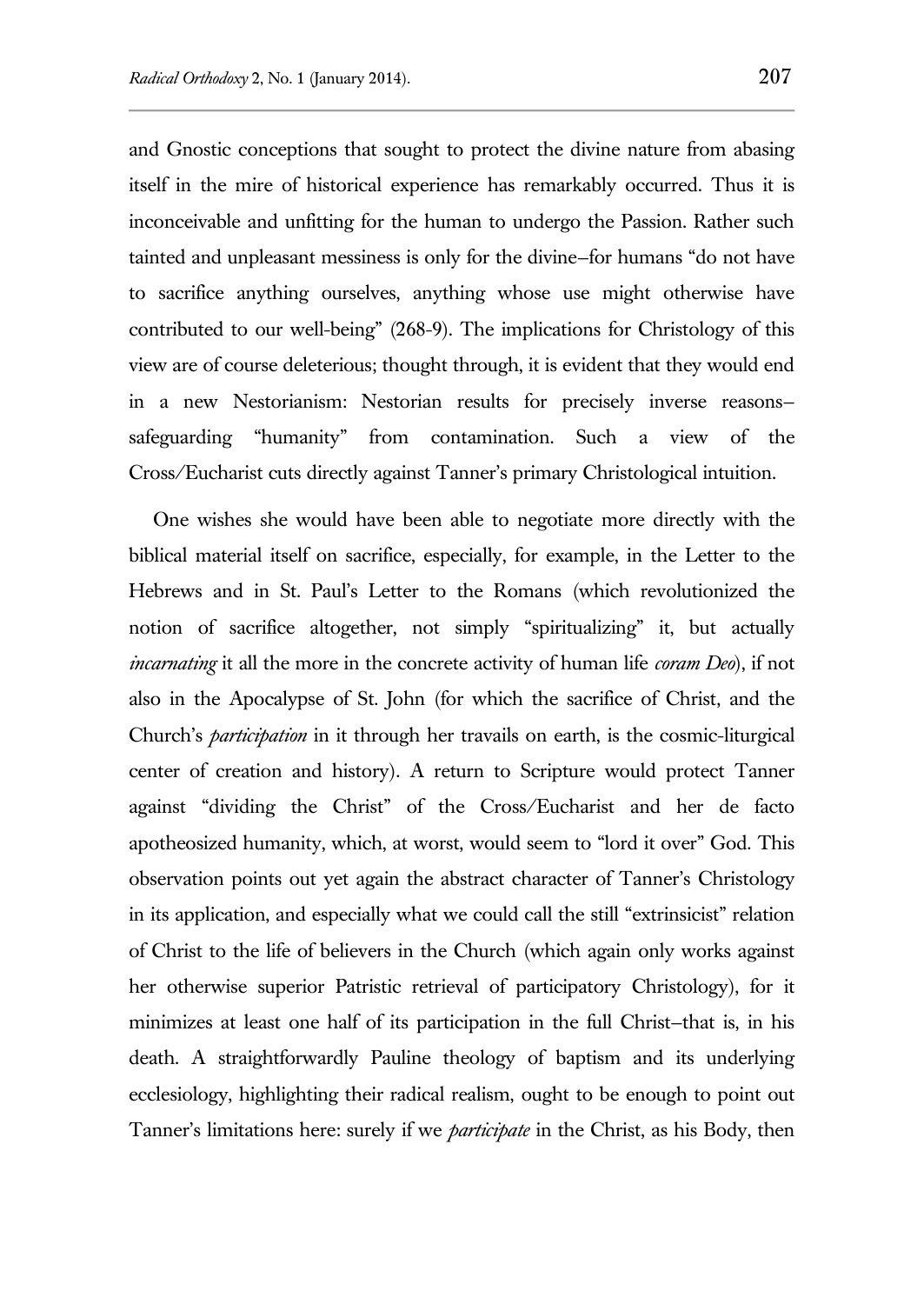our participation in his Cross (death) is as much required, and indeed, according to Paul, is a prerequisite, for our *participation* in his resurrection (cf. Tanner's undeveloped remarks on baptism, pp. 198-9). Such *concrete and fully human participation* is a passage from the regime of death to the kingdom of life and it is the Christologically shaped key to history. There is no resurrection without the requisite passage of death. We do not escape the trial of death, and the historical passage *through* the reign of death because of Jesus; rather, we are given the strength and power to persevere and overcome where Adam failed (for Christ succeeded in his garden and thereby renewed human nature for its *essential* task of synergistic, *free* collaboration with the Triune God, which in Adam was reduced to "opposition" or even "competition"). For if life-giving love in freedom is what the divine Persons share in their "absolute" sharing of the divine nature, and if it is the likeness to this freedom that is corrupted in humanity as a result of sin (since sin is this very corruption that reduces human freedom to the parody of competition with God), then the passage from opposition to synergy requires the sacrifice of absolute obedience, the gift of self, even through suffering and to its death (like Abraham's gift of Isaac, internalized and suffered through completely in Christ). Only in this way, at least for classical Christological reflection, is human freedom and dignity not supplanted, but transformed and elevated, precisely as freedom, to its destiny as absolute (human) freedom in God. Suffering and sacrifice even unto death are, on this view, paradoxically marks of a truly non-competitive account of the Creator-creature relations (and surely it accords more fully with both the "humanity" of the biblical material and human experience!), whereas the denial of the redemptive aspect of suffering harbors a secret "competition" at the very heart of the question, namely freedom. These are, of course, not easy lines to write. Yet what is true and good in a fallen world is often hidden, and agonizingly so. Even theological reflection itself, perhaps above all, must fully "enter into" this mystery. The "sacrifice of obedience" which imprints humanity anew with the mode of the Eternal Son's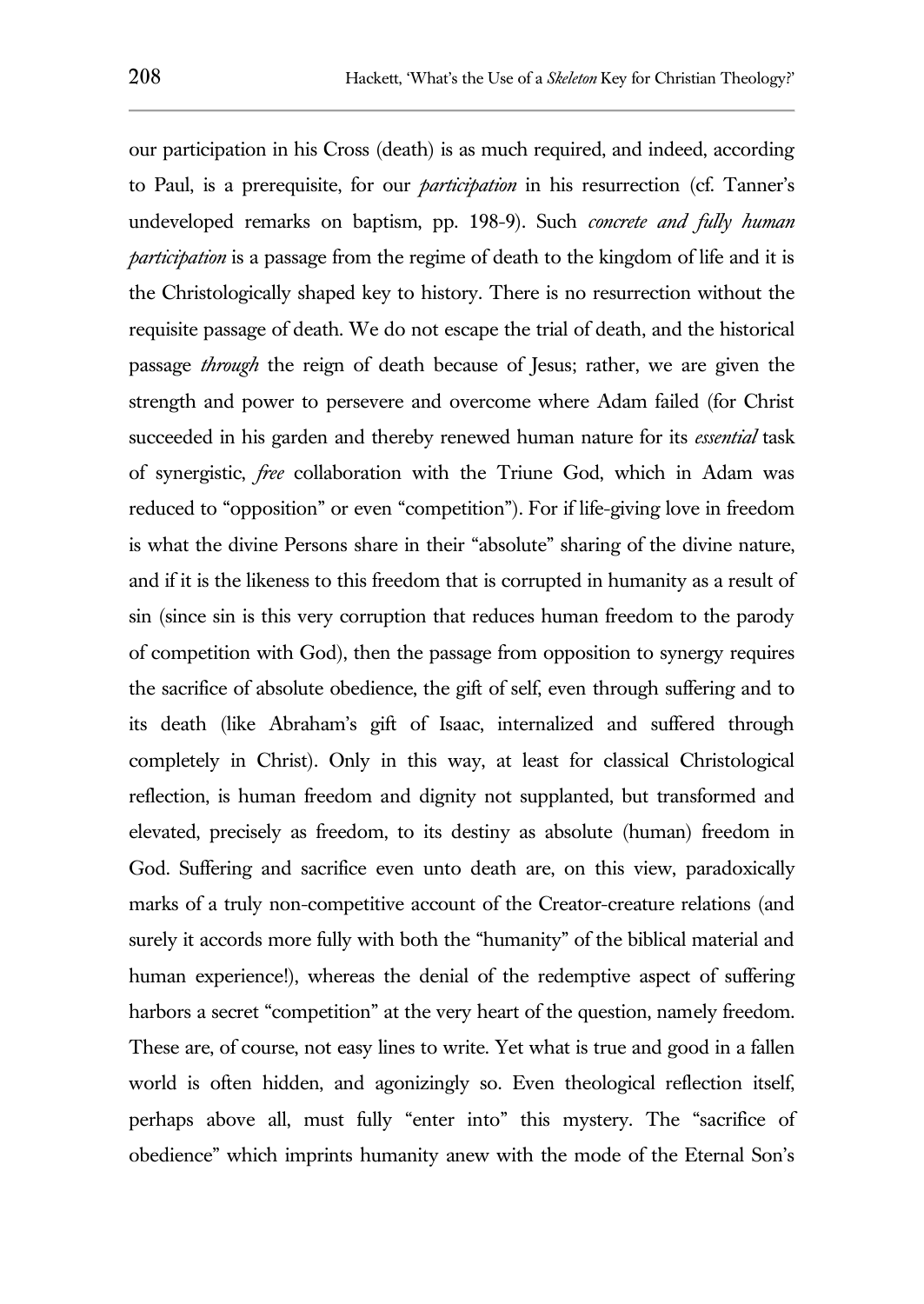existence from within the very "heart of darkness" at the base of human experience in opposition to God *freely* elevates human freedom to the full freedom of love.

My remarks here suggest that Tanner ought to take history (where the meaning of creation unfolds and where the incarnation happened, where she writes and where her audience lives) and especially the mystery of iniquity itself (where humanity suffers, creation groans and God's love and justice seem far away) more seriously as fundamental elements to her Christology. In light of the travails of history, and the entrance of God into it, Tanner's "Christ the key" seems too intellectually detached, too flat and mechanistic. The concept of sacrifice and atonement, at least biblically speaking, ought to be the place where the grit, humanity, and full historicity of the Incarnation as atonement ought to come out with full force. And an ecclesiology as radical as the incarnation will emerge here as well. There is nothing, of course, in her participatory Christology that directly cuts against this kind of development; rather it seems to be, at least here a result of her concern to use it as a means to overcome the social repercussions of traditional atonement theories, as developed in the theologies of womanists and feminists, which of course ought to be negotiated with full care, yet *never* at the expense of the Scriptural witness and of the full "historicity" of the Incarnation and atonement. Tanner's appeal to "historical complexity" and the "historical humanity" of the incarnate Word (cf. pp. 261, 263, etc.) is not yet enough, because it separates Christ's sufferings from our own simply by refusing to allow our own suffering a (participatory) soteriological place and thus undoing, as I already mentioned, the very theology of baptism and even the anthropology/ecclesiology of St. Paul. Could it really be that the patristic "metaphysics" of incarnation is more directly tied to a theology of baptism and of an ecclesiology that is just as universal? What I offer here of course is an interpretive judgment of Tanner's position—one that she would strongly disagree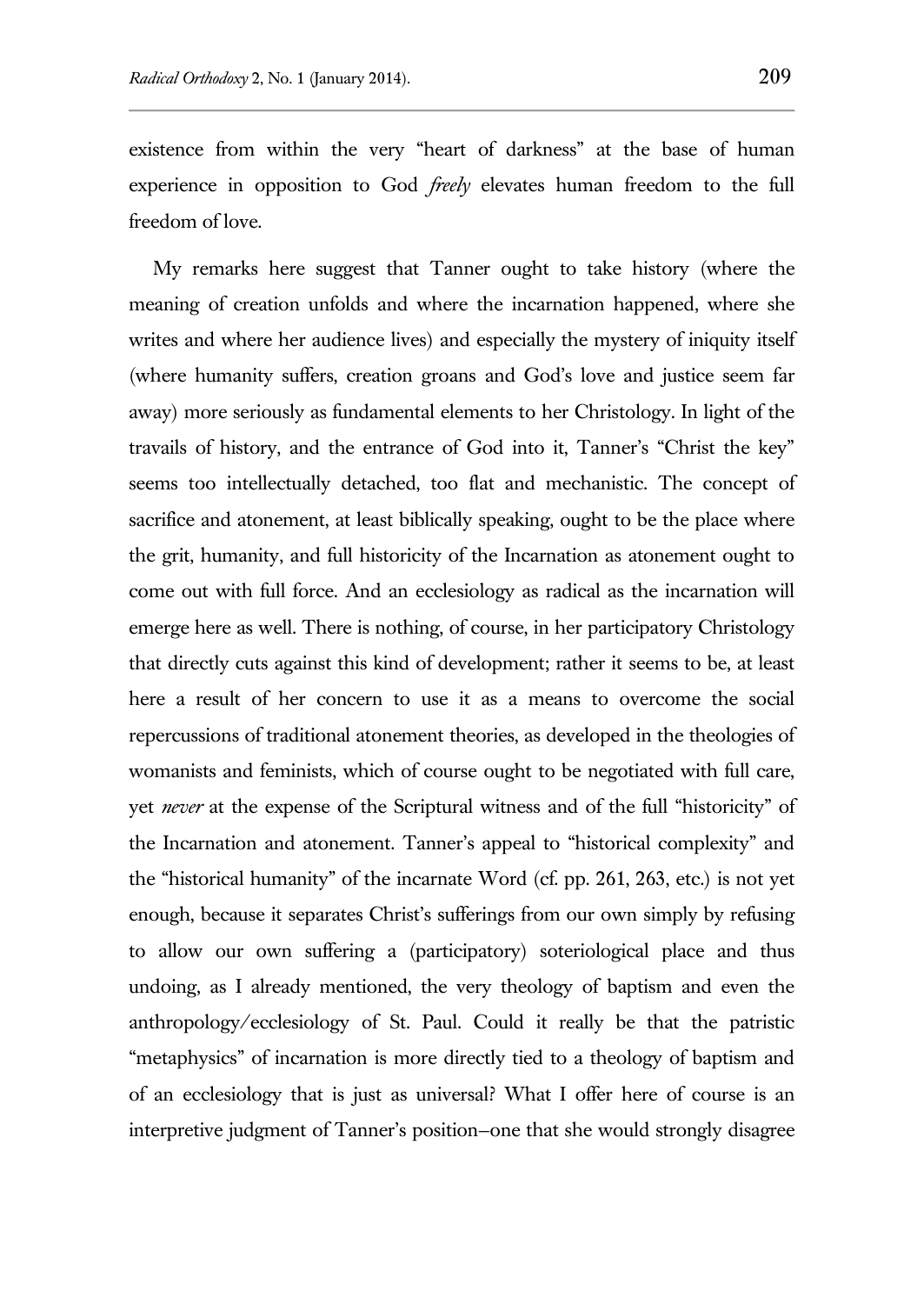with–but the importance of raising the question ought not be underestimated, since here it may very well be the case after all that we risk a sort of backdoor docetism that even womanism and feminism are at least designed to avoid, and that is the very opposite of what a participatory Christology requires.

Such an observation raises the specter of what may turn out to be a deeper problematic in Tanner's thought. Following my practice in this review I will only introduce it here. Tanner's treatment of the various atonement theologies of tradition considers each one as an "image" (cf. p. 247). The "classical images of the cross" are mere images, that is, are *extrinsically* connected to something ineffable of which they signify, it seems, in a non-participatory way. This is fine if we want to talk about mere "theories" of the atonement, but if we are to talk about such theologically significant "images" as sacrifice, obedience of the Son, economic exchange, etc., then a more profound account is needed—that is, unless biblical images are things we can replace at our own convenience or even *as a result* of our own requirements placed upon the meaning of love, of justice, of the divine and of grace. However, it is surely the very meaning of these concepts fundamental to the meaning of our humanity that the images of Scripture, even and most especially its difficult ones, are given to address. A non-participatory conception of biblical imagery and signification contradicts patristic views of theological signification as well as those, it is needless to say, implied by the liturgy. With the biblical material on sacrifice and on the Cross especially (and on liturgy and the Eucharist as well), such a non-participatory theory of the image falls far short. In fact, we ought to observe, such an extrinsicist conception of biblical image contradicts the robust theology of the image developed in the first chapter of the book. Yet for patristic thought, there is a profound and living link between the incarnation of the Word in the flesh and the inspiration of the Word in the biblical text. In short, Tanner's theology of language, her theology of theo-*logy* first of all, ought to be developed in order to catch up with her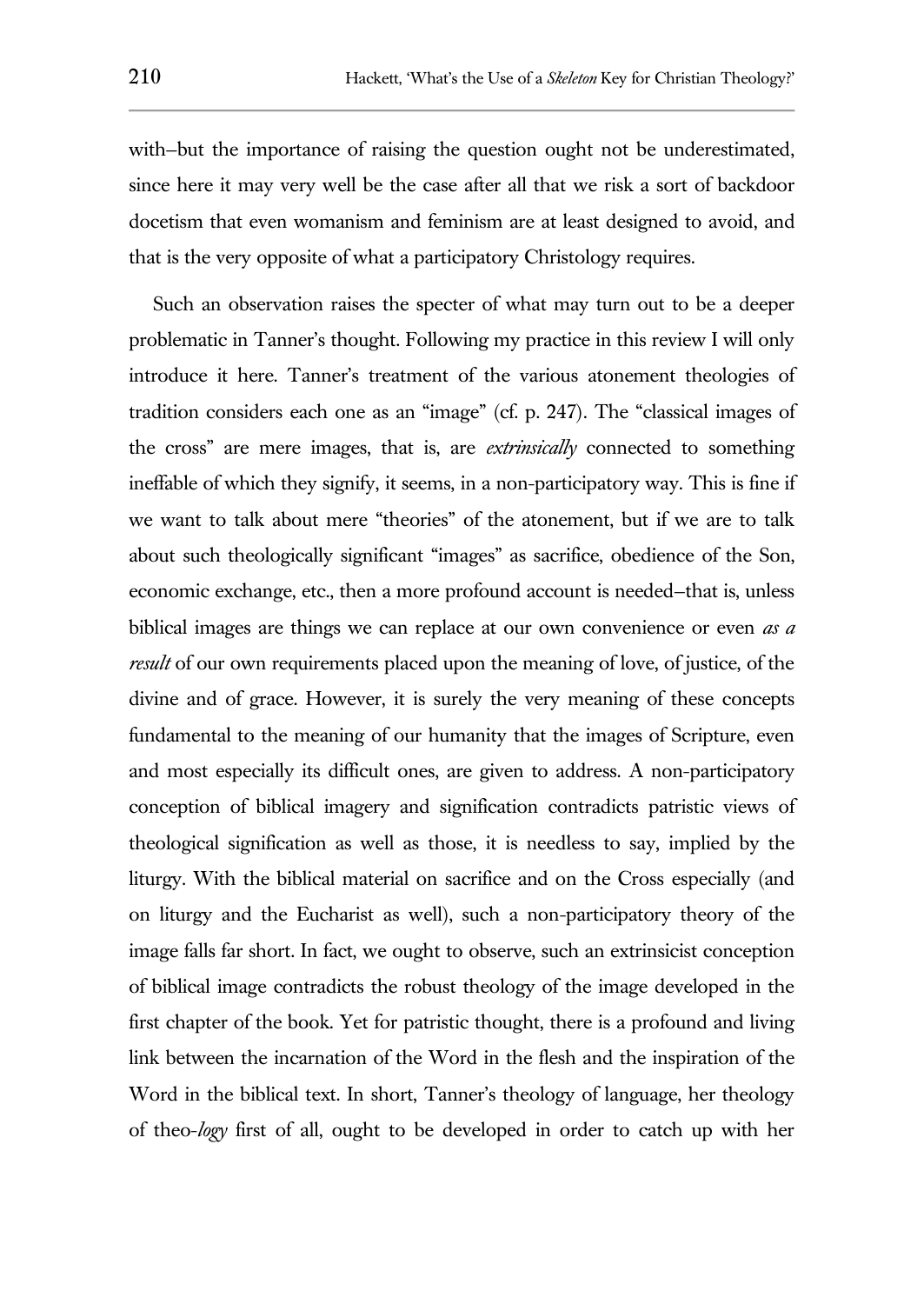Christology—this ought to be undertaken, I would suggest, by a return to Cyril of Alexandria, particularly as explored by Marie-Odile Boulnois in her remarkable monograph, *Le paradoxe trinitaire chez Cyrille d'Alexandrie. Herméneutique, analyses philosophiques et argumentation théologique* (1994). As implied throughout this review, something similar applies here: the judgment of a theology ought to be upon its ability for revision based on an ever-greater commitment to revelation's priority in judgment over our own theological judgments. Such revision is of course always rooted in a dialogue, of course (that is, between divine revelation and human reflection), one that is already intrinsic to revelation itself, and thus ongoing. As Tanner seems to recognize, to preclude the critique of one's present theological judgments by an always-deepening recognition of the priority of revelation, precisely by recognizing its essential dialogical form (whether or not my critique raised here has any merits or not), is no longer theology but something else that we might as well call mere politics.

The last chapter is probably the weakest of the book. Here Tanner is concerned with re-navigating the question of the normative means of the Spirit's work in the lives of believers. Does the Spirit work primarily in the mode of immediate, exceptional events, and by interior illumination beyond critique, or in the midst of and within normal human activity, the "often messy and conflictridden public processes of give and take in ordinary life" (p. 274)? It is interesting, and beneficial, that Tanner classifies conceptions of the Spirit's activity according to whether there is a "competitiveness" (explicit or merely implied) between divine and human action. It is the second view, she says, that bears the conception that "the Spirit does not begin to work where the ordinary sorts of human operation come to an end" (p. 274). As one would have guessed, Tanner sides with the second position, assembling an impressive amount (at least for one whose theological expertise is in Patristics) of mainly Puritan critiques of "establishment religion" coupled with classical Anglican articulations of its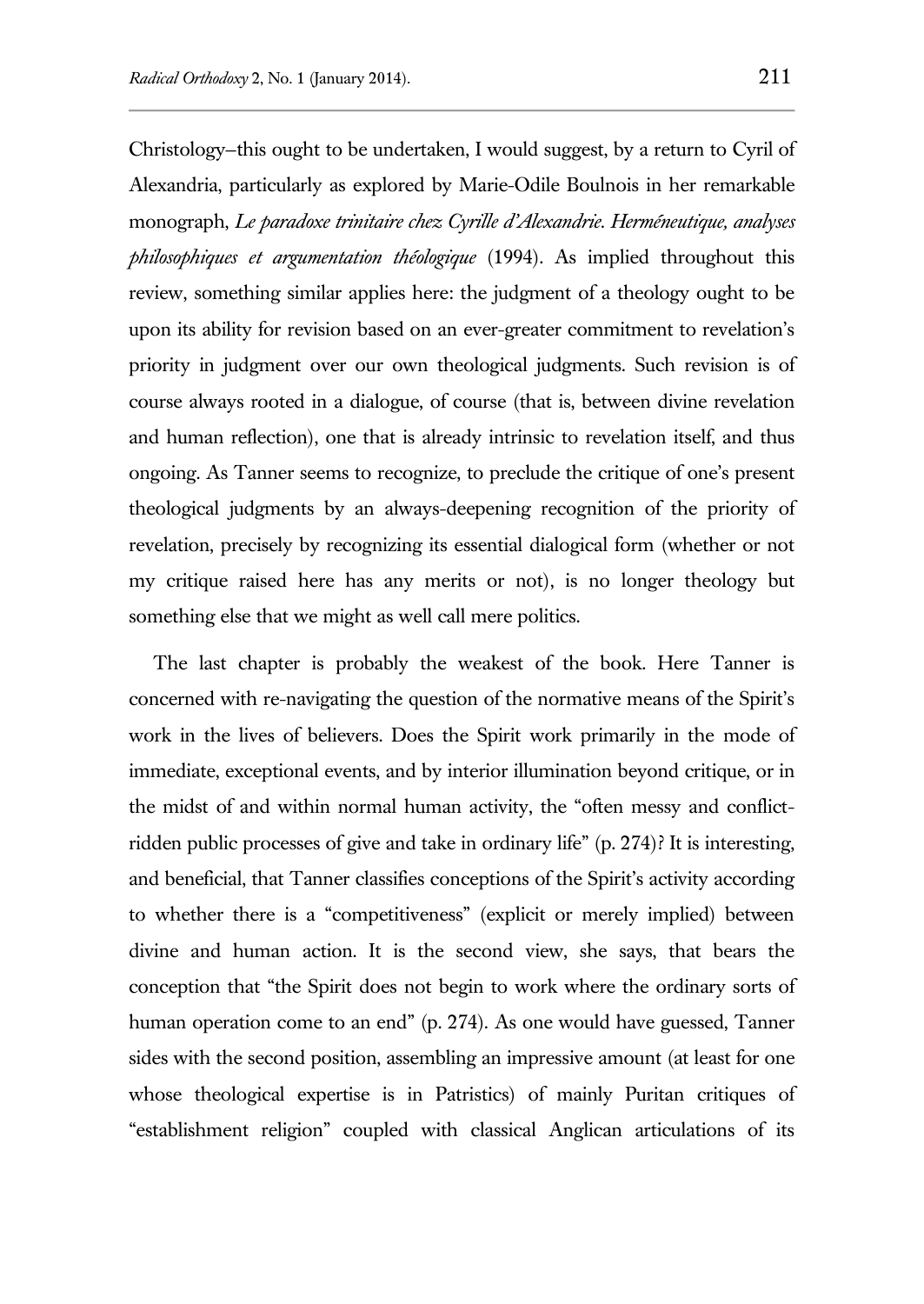"middle way" between a institutionalism and radical subjectivism to underpin the view that the Spirit's action and human fallibility are not at odds. Here Tanner rightly notes that the bifurcation of subjective and objective conceptions of the Spirit "has everything to do" with some fundamental elements of modern religious thought that can be described in various ways, such as the split between interior and exterior, the personal realm of the essentially religious, fundamentally irrational and the public realm of scientific reason, and most especially then, with "the bifurcation between faith and reason that breaks out in modern times" (p. 276). The upshot of Tanner's commitment to the metaphysics of non-competition in the work of the Spirit, inasmuch as it implies a God who "gets his hands dirty" in the mess of human action and does not contradict or supersede such fallibility, is that there is a concomitant lack of resolution regarding theological beliefs and their practical implication. Hence any religious principle considered objectively absolute or unmediated is all the less valuable (even if necessary at some level) as concerns practical and political decisions. The point is to neutralize the political significance of any attempt to transcend human fallibility by equating the Spirit's authority with specific, historically localized judgments, whether, for example, in "unbending scriptural witness" or "unwavering church tradition" (p. 289). Here "reform" or self-revision in the light of experience is the key to progress in the knowledge of the Spirit's work. Because the Spirit is "at work everywhere" in the church, in its practical life, it is "opened up to greater flexibility and greater appreciation for the surprise of the new" (292). Such reform is fundamentally a "public" and democratic process, as truth is a process of complex mediation, unfolding through time along the path carved out through the history of the community's life. The question raised, of course, by this view, is whether this "modest" (295) and "invisible" (299) account of the Spirit is itself open to a "metacritique." The implied reference to Hamann is of course critical (and here lies, indeed, our "key to the abyss"). For here the "prophetic" would seem inevitably to be equated with the community's present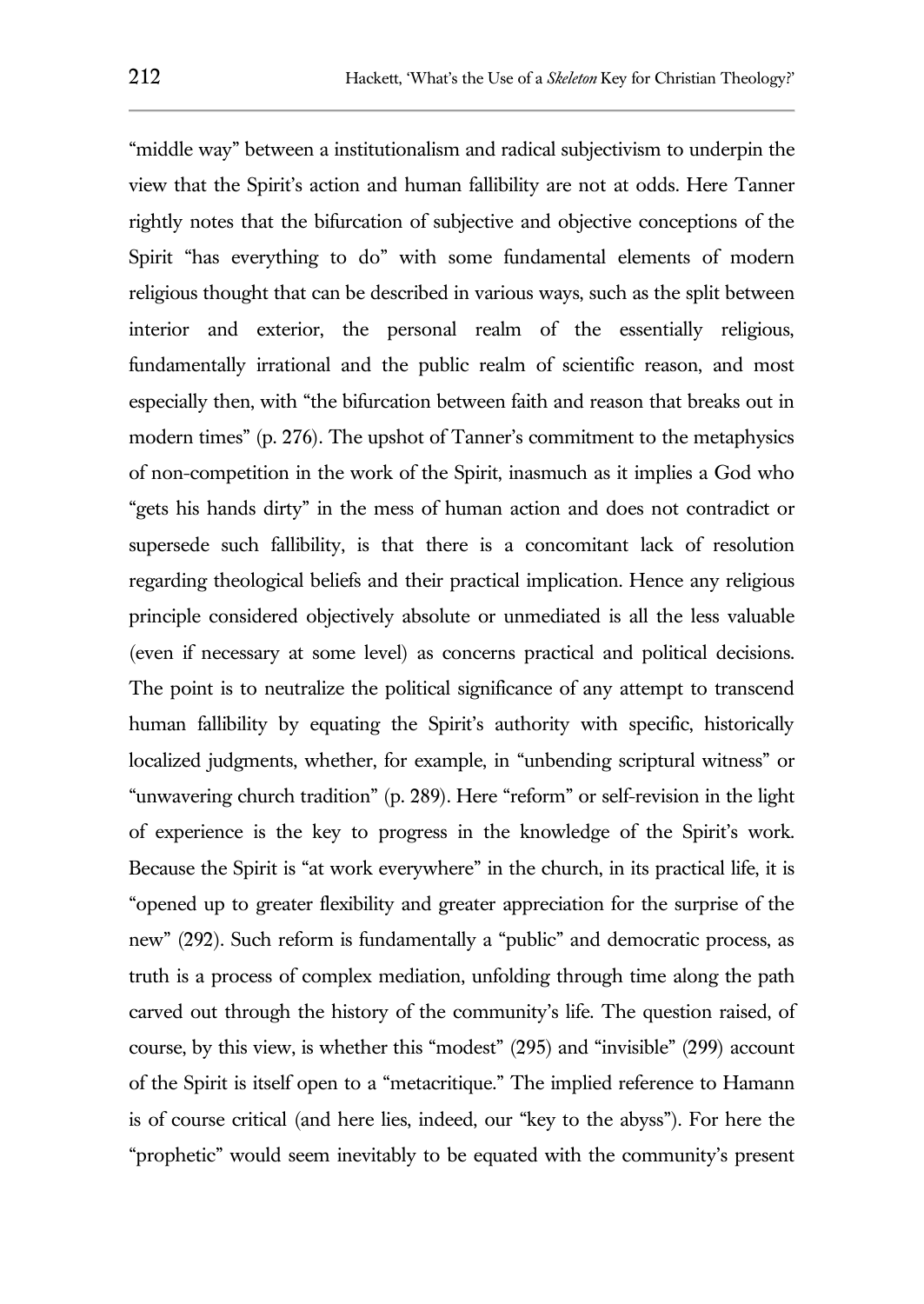self-conception, *inasmuch as* it sees itself "opening up" traditional authorities, which are measured by the standard of whatever is considered to be the common voice. And do we not encounter here a near perfect justification of the ecclesiological convictions of progressive American Episcopalianism? This observation is not a critique, necessarily, for what else are we to expect from a thoughtful Episcopalian theologian? However, speaking wholly outside of her tradition, I would simply like to raise in all modesty and good will the following question: Are we not here again in the realm of an "extrincisist" Christology, and indeed, a "competitive" account of the Spirit's work where human fallibility totally swallows up the freedom of the divine and calls it "non-competitive"? What separates us here from a de facto Nestorianism recapitulated on the level of pneumatology?

Whatever the answer to this question, this chapter would have been much more interesting if more difficult questions were addressed head on, questions that directly pertain to the heart of a Christology that rightly elevates the human to an overwhelming, theological dignity: if God's grace, in the mode of the Spirit's presence in human affairs, does not depend on, respond to, or in any way "compete" with human action for the accomplishment of its purposes, then, as we all believe, *how* does human action matter? Why is human freedom (implicitly made fundamental to an account of human nature essentially malleable) then not an epiphenomenon or at least reduced in stature? How can there be any standard for human thought and action, outside of itself, and by which it can be measured, on this account? Is there possible here any final weight to human decisions, to human life in the historical process that depends on them? Are not love and justice thereby evacuated of any final meaningfulness since we are here left with no capacity to allow the continual reformation of our preconceptions of what love and justice are and therefore what the human is, particularly the significance of its existential depth (surely a modern insight)?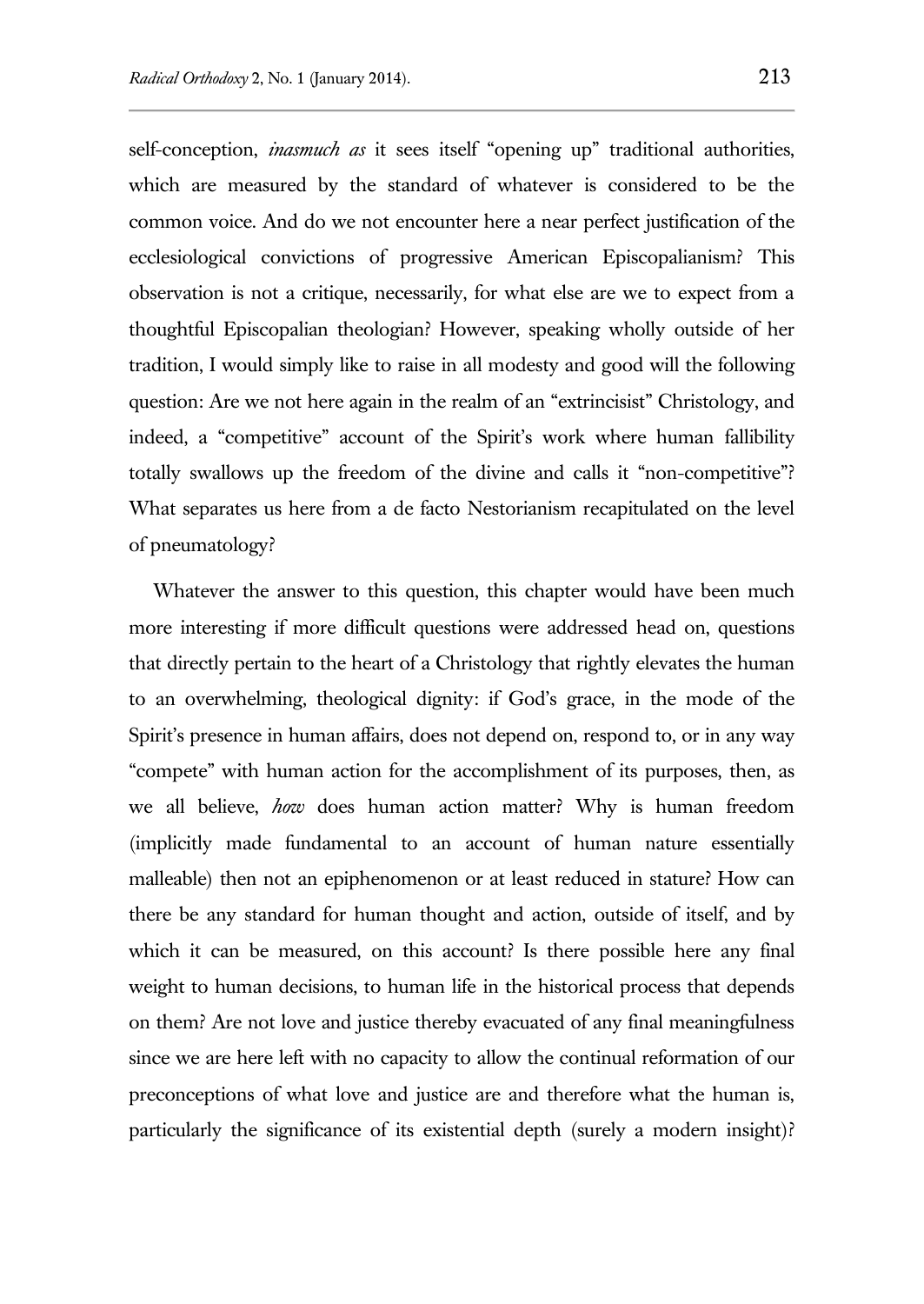Does the Pauline warning to avoid "quenching" or "grieving" the Spirit (1 Thess. 5:19 and Eph. 4:30, respectively) make sense on this scheme? What does such a scheme imply about the Cross, and therefore about the weight of human responsibility and of sin in a world where humanity is the image of God (to gloss Augustine in his *Literal Commentary on Genesis*) by virtue of its "prerogative" of authority over all other creatures (L, III, XX, 30)? It is here that the "subjective" account of the Spirit swallows the "objective" completely, and paints the picture of a Spirit who is intrinsic to and unable to transcend the religious experiences of this or that community. What if these religious experiences and the convictions of a community are dangerously self-identified with the "prophetic" (for the sake of political ends)? How do we avoid a *radical* democratization and thus relativization of religious truth, where the measure of truth itself is ever only intrinsic to our individual and corporate religious experiences, however "publicly" tested? Yet the non-contradiction of human and divine action, where (metaphorically or literally) eternity is at stake (as in Aquinas, for example) does not reduce the irreducible significance of human action, nor does a noncompetitive account of the Spirit's work in the world require a Protestant odium to an ecclesiastical *magisterium* (whether or not such is considered valuable). In fact, the argument could be made in just the opposite direction: just such an objective "guarantee" of the Spirit's activity alone can overcome the limitations of the subjectivization of the Spirit and underwrite a truly non-competitive account of divine and human action based on the Incarnation, where the radical fallibilist position falls short in refusing the Spirit of God the power and authority to contradict or work over and against human failures. Would such a view take into account in a deeper way the real significance of human action, the priority of grace (God's *incarnational* commitment to the creation that presses through history by virtue of the concrete participation of the Body in the Head) and thereby not run roughshod over the irreducible "infinity" of the human will simply by virtue of a vague commitment to the ultimately non-competitive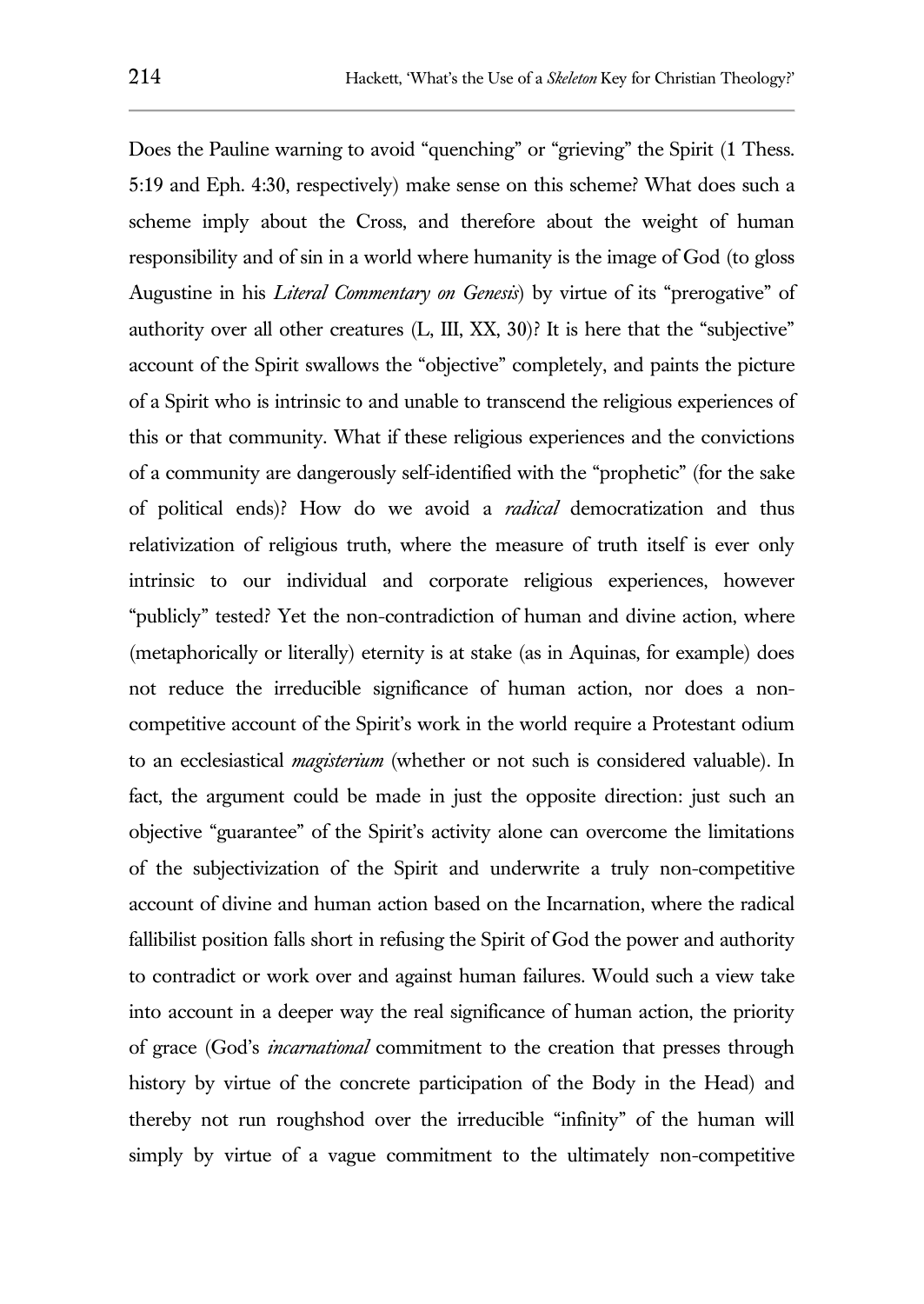nature of divine and human operation? One wonders, on this view, whether Tanner has taken into account the necessarily *eschatological* quality that surely colors the metaphysics of divine and human relations on the plane of human history, precisely by virtue of an *incarnate* Christological concentration, in a way that Balthasar, for example, acknowledges and faces head on in his *Theo-Drama*. As much of the Pauline and Johannine material is concerned to tell us, and which can be seen when its proper debt to apocalyptic traditions is acknowledged, it is in the end that the *mysterion* or key to the meaning of human life and history is divulged (which we know because the end has been *introduced* into history in Christ by his Cross and Resurrection); yet we have only been given enough to trust in such a *final* non-competition between the violent oscillations and convulsions of human history and the divine purposes, and we cannot presume to know how it works—for such would require a God's-eye-view that is not ours within history, and we would only reduce it to the horizon of our own intellectual powers (even if we identify them with Christ). Even the Apocalypse of St. John veils the vision of the end in the thick smoke of images and symbols proper to the cosmic temple that is heaven and earth and the wild drama of human history that unfolds upon it as a stage, manifesting the hidden war between the legions of the abyss and the "Lamb, looking as though he was slain." Perhaps it is Chesterton's "wild truth, reeling but erect" after all—and nothing less—that serves as a key that fits the lock of the arcane and fabulous mystery of human existence in Christ, before the majesty of the Triune God.

#### **Dry Bones Dry. But Where is Christ in Flesh and Bone?**

Let us, for a moment, cease trembling and return to the beginning and ask again: who or what is Christ, according to Tanner? What is the shape of this "skeleton key" that unlocks the mystery of God and humanity, and in doing so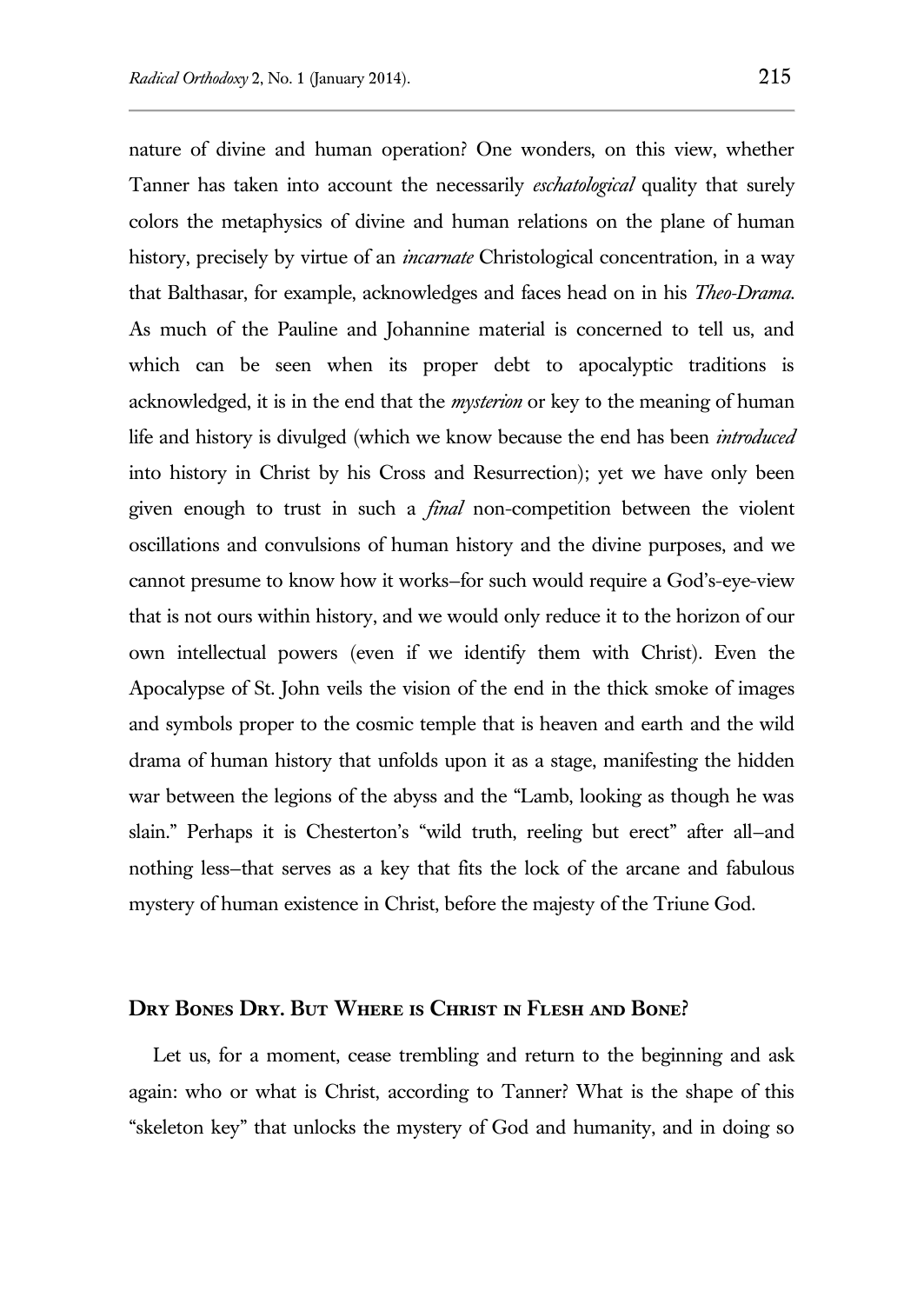purports to vivify the otherwise dry and scattered bones of inter-confessional debates? In keeping with her style, Tanner's use of this metaphor is probably the most straightforward and perhaps gains its force by virtue of its (here at least) appropriate vagueness. Her "Christ" is simply a "theological vision" (p. vii): standing for God's universal and unconditional desire to communicate his life to humanity, thereby giving humanity to itself in the fullness of the divine life. Christ is the way to cut through the Gordian knot of debates in theology that have become hopelessly tangled. One of the basic problems with this work is, as we have repeatedly seen, the fact that Tanner's Christ remains wholly in the realm of the abstract (despite her assertions to the contrary). Yet such a blunt blade would hardly cut through anything. Given, in the chapter on politics, to take an example, Christ is only *the Key* to the "translation" of the perfect community of Trinitarian life to relationships in human community (and keys must remain generalized and consistent in their contours, especially if they are to unlock multiple doors, as Christ is asserted as doing throughout the chapters of this book), and as such must remain without much of the flesh that the Gospels give us in Christ's symbolic actions and teachings. Her Christ, as "theological vision," tends to remain only a skeleton as opposed to a living person, *Christos Pantokrator*, the Lord of history, who, "conquering every enemy," sits enthroned in glory "at the right hand of the Father," the slain Lamb and High Priest of the cosmos who "holds in his hand the keys to Hades and death." Instead, she presupposes a Christ that every modern reader presumably more or less already agrees with. She makes a fundamental appeal to this basic picture: "Jesus' own healing, reconciling, and life-giving relations with others" (p. 240)—though she nowhere gets more concrete than that. Is this the Christ of the Gospels? Well, yes, of course, but is that what "Christ" *fully* is for us—the pathway to human flourishing and fulfillment: a means to our end? Well, yes, he is *that*, thank God, but *how* he is such is what really matters. To reach a real picture of *that*, and I dare say to encounter the living Jesus, theology must itself dare to become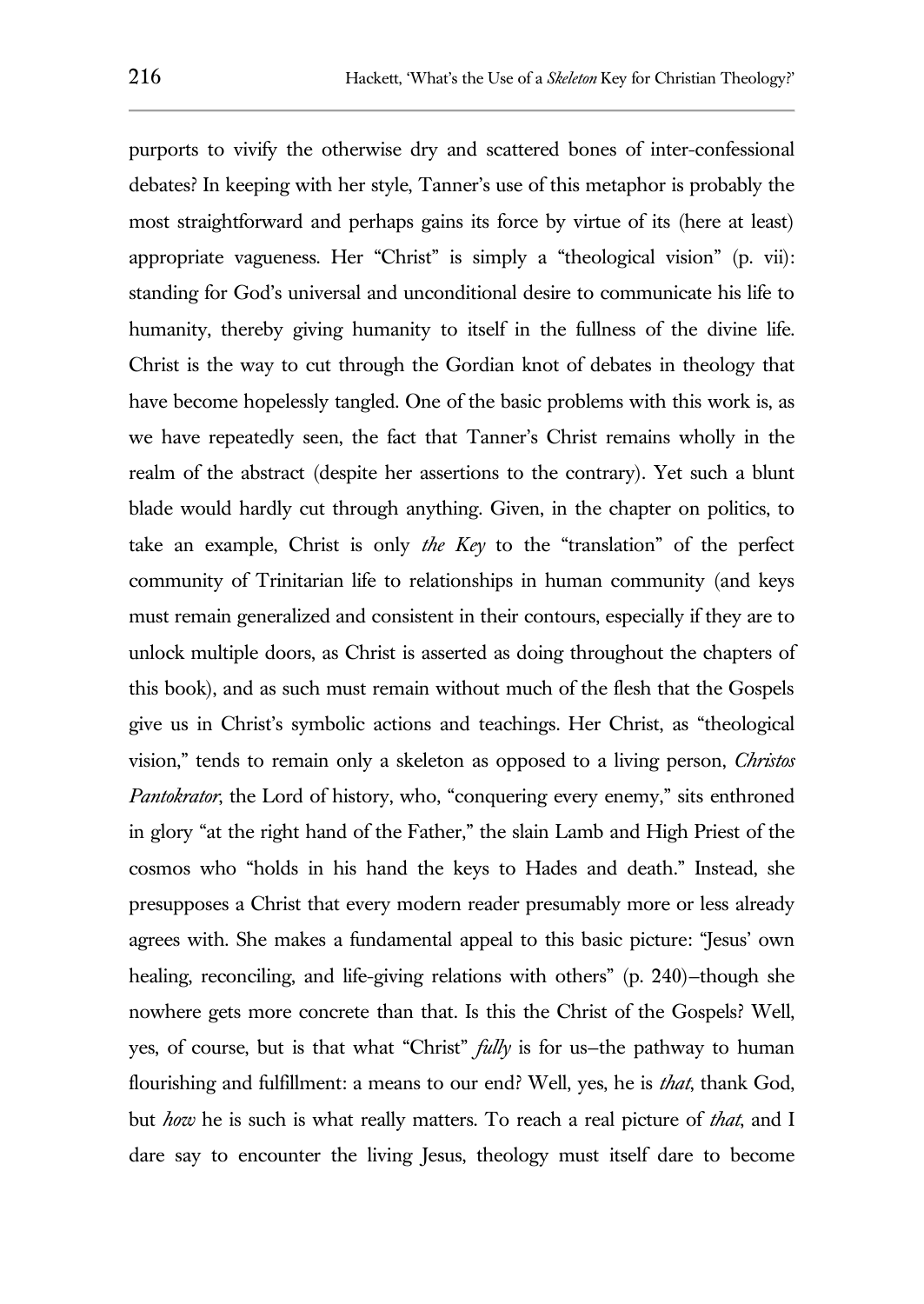cruciform. What of that "grace" that "costs" (to invoke Bonhoeffer)? What we paint with our theologies may very well always be a distorted image, though distortions, exaggerations, heavy shading, are not without much theological value, and probably necessary in order to capture at least an authentic glimpse of the Christ who always exceeds our grasp. But what of the Christ, the Son of David who burns with fiery justice, the prophet of Jerusalem's destruction, the cleanser of the Temple, who "comes not to bring peace but the sword," and "to divide fathers from their children and children from their fathers," the "sign of contradiction" who embodies in his person the Great Day of the Lord anticipated by the prophets? Do we want this Lord who gives his blood for us *to swallow* and his flesh for us *to choke down* in real space and time? Any Christology must wrestle with the whole portraiture of Christ that the Gospels gives; it must wrestle and it must persevere through the night that collapses our preconceptions and wounds us; it must not let go until the blessing of understanding comes. Tanner would certainly agree that the Christ of the Gospels must perennially be allowed to smash through our tenuous and paltry constructions, for he passes through them to reach us. As Barth reminded us, so he reminds theologians first of all: Christ is Lord, we are not. The first task of the theologian, it would seem to me—but I confess, I am young, and hardly a theologian—is to digest this one great, all-encompassing fact, and to give oneself without reserve and without fear to this very Jesus who is, through the lineaments of the whole of Scripture, the true "face of God" *pro nobis*.

I suggest therefore that the problems associated with Tanner's work outlined above may best be reached by way of her abstract notion of grace, which, in order to be adequate, must, precisely as a *work* of theology, sub-mit (L. *submittere*) itself to the data of revelation and take the shape of the Christ of the Gospels. Second, following this problematic and indeed intrinsic to it, is the concomitant question of ecclesiology. As we have seen above, many readers of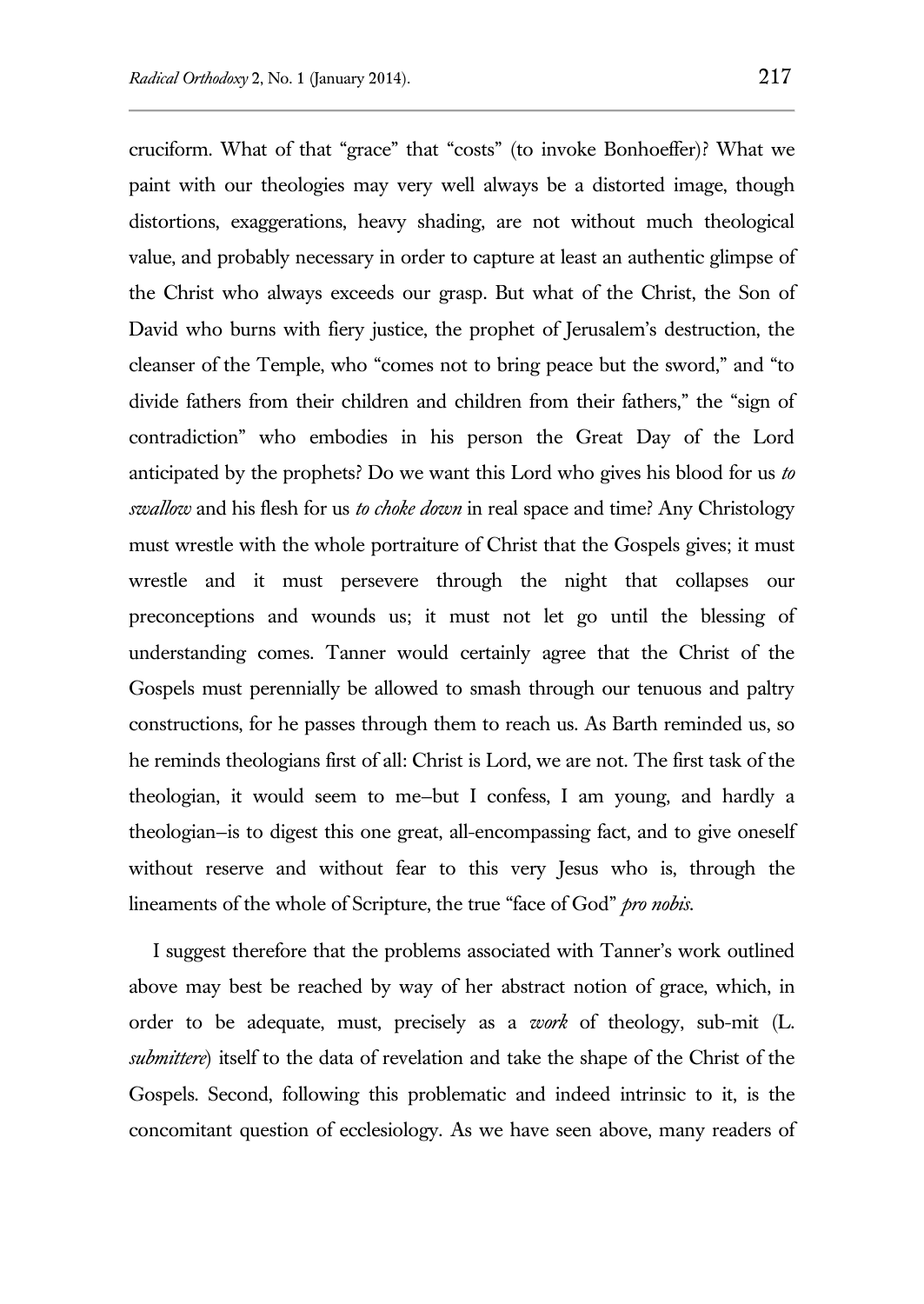Tanner's works have asked, and continue to ask: where is the Church? Even here, throughout the text, the Church remains as abstract as the Christ does, if not more so. Aside from some generalized images such as "life-brimming, Spiritfilled community" and the like, there is, as I said, hardly a word on the *ecclesia* in the book. In fact Tanner mostly replaces the role of ecclesiology with repetitions of 19<sup>th</sup> century moralizing accounts of the "kingdom" as "a community of mutual fulfillment in which the good of one becomes the good of all" (p. 241). Again, such is indeed laudatory, but hardly the full story. There is likely a connection here between Christology and ecclesiology that should be *fleshed out*. For such an endeavor, for my part, I would recommend the following Augustinian rule: any ecclesiology is only as good as the concreteness of one's Christology, *and vice versa*, since Christ is the Head of the Body, itself united to its Head, bearing the material grittiness of the eternal Incarnation through history in a sacramental and thereby realist manner.

Next to the dancing candle of this work, one ought to hold the flaming torch that is Henri de Lubac's *Catholicisme*, where "the Catholic, the all-embracing" of the Church becomes (according to Joseph Ratzinger's preface) "the key" to unlocking the integral unity of the relation between the Trinitarian God and humanity in the one Christ and only thus to human life in its social, moral, economic, political and all other practical particularities: the incarnate catholicity of the Church manifests and is united with the very incarnate catholicity of Christ. This book shows precisely what is still missing in Tanner's avowed "internalizing" and "redeployment" (p. ix) of patristic Christology, namely the fundamental patristic intuition of the ecclesiological concreteness of the Christological "common destiny of humanity" (to quote the subtitle of the English translation of de Lubac's work). In other words and in sum: to separate Christ from the Church only leads to an abstract Christ. Therefore, precisely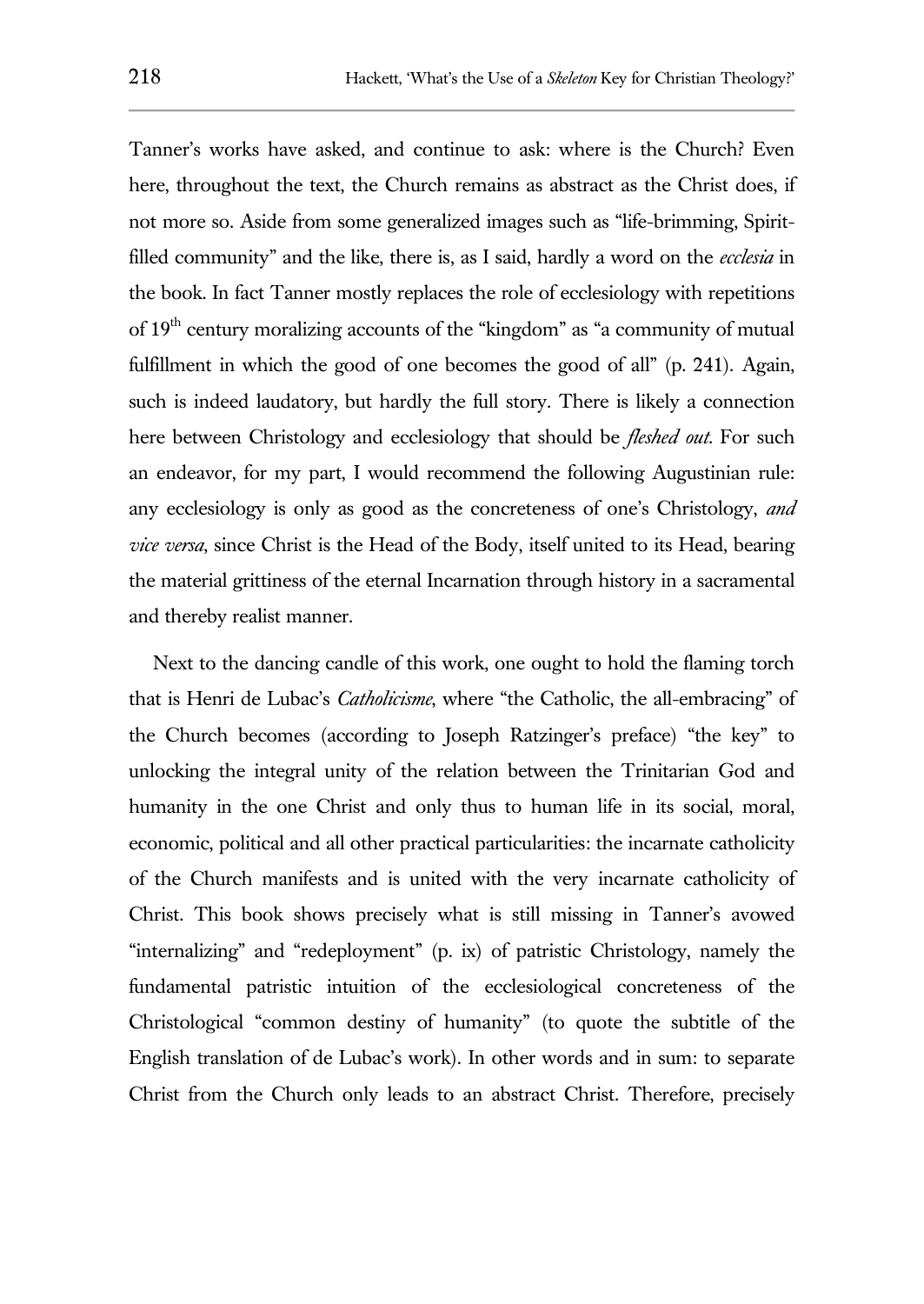what is missing in Tanner's Christology, considered as the key to understanding divine and human relations, marks the scope of its failure.

Second, a "personal" engagement with the man who is the Creator-come-tosave in his incarnate historicity—had by way of a thinking reception of *the faith that is Scripture's own*, that is, by an "incarnate" immersion of thought in the words, parables, symbols, events, and narratives of the Gospels themselves and hence a recapitulation of this living Word by a life become transparent to this Word, overflowing in words that give witness to it—is surely the fundamental work of theology, as the Fathers attest. Let us hope that in future work Tanner will undergo the risk and challenge of exposing her theology in the fullest way to Jesus of Nazareth in the Christological fullness of the rich diversity of Scripture's "symphonic" witness. In this way, surely, she will only come to understand more deeply the thought of the Early Church "from within." Only then can an ecclesiology—inseparable from a Christological account of the human, and surely no less scandalous—be adequately and faithfully developed. The Christ of this book, and of Tanner's work to date, can only be a placeholder for what, seen in this light, becomes a necessary labor that would become the true test and measure of her thought.

The brilliance and significance of Tanner's *oeuvre* will probably finally be found in the way it ties together a classical and vibrant Christocentrism, surely at the heart of Christianity, with a progressivist social program. Christ is the Key, to understanding God, humanity and therefore *what it means to live in this world*: surely Christ means nothing if he does not teach us this. Tanner's work springs from this sound intuition. The key question is whether Tanner is right in the practical results of her Christology, that is, in her hermeneutic of the Christ. Does Christ the Key (A) entail a post-liberal liberation theology (C)? Such is the wholly un-argued *argument* that defines, I would suggest, her entire theological project, manifest through the studies of this book. What matters here, of course,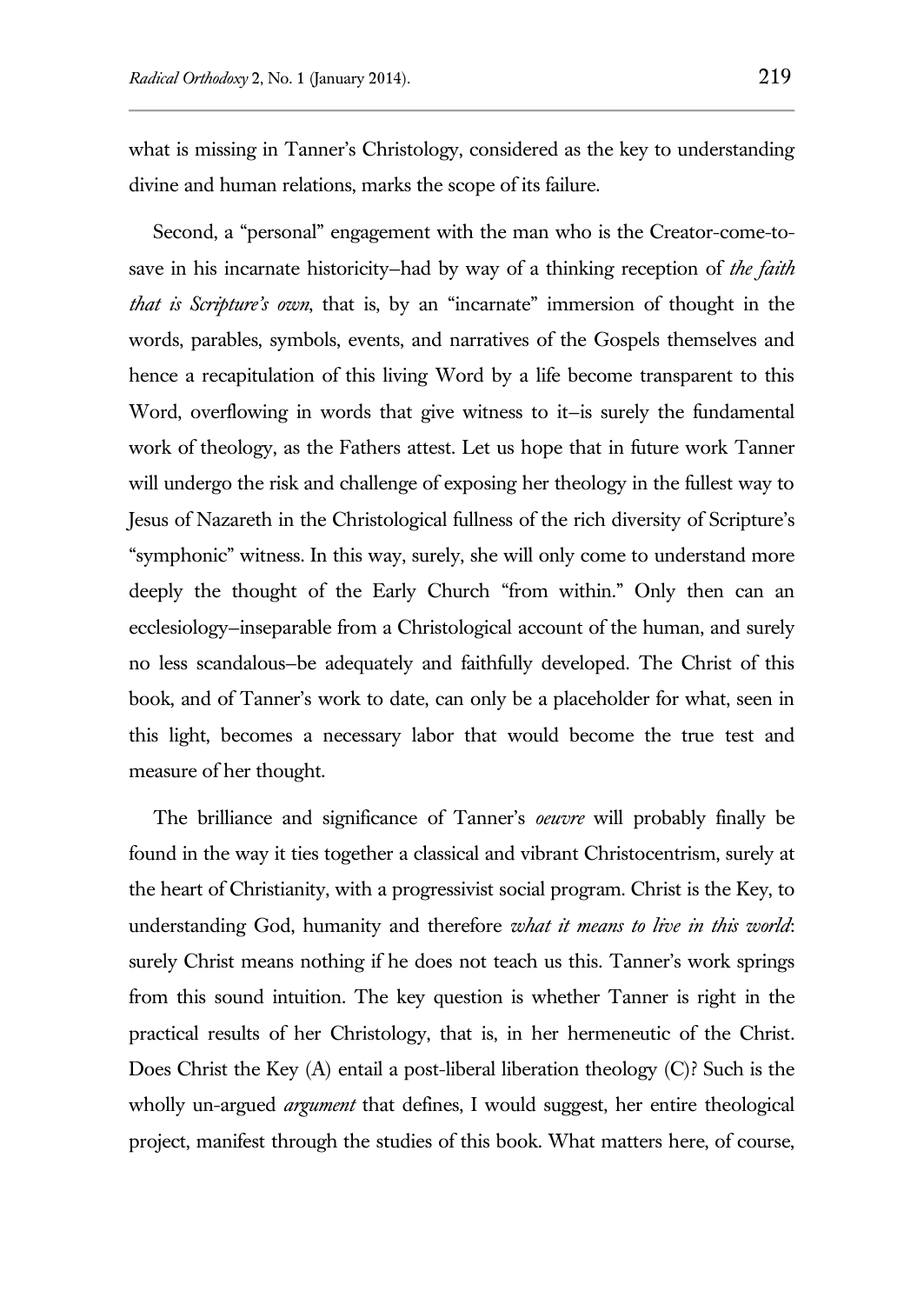is  $(B)$ , the implicit passage from  $(A)$  to  $(C)$ . It is the identification of  $(A)$  and  $(C)$ that her entire project is one consistent, and often beautiful and striking elaboration. I believe, for what it is worth, that anyone committed to the Christ of the Gospels ought to have serious reservations concerning Tanner's theopolitical conclusions, mainly for the reasons made evident through this report. Perhaps the end is the place to offer a summary of a tentative assessment raised by the critical dimensions elaborated above: the limitations and blind spots of Tanner's no less important and profound contribution to  $21<sup>st</sup>$  century theology are probably best seen in her construction of a post-liberal liberation theology on a traditional Christological infrastructure: her flesh to his "skeleton." Here grace is defined primarily in patristic neo-Platonic terms (though tipping the hat to Protestant wariness of "divinizing language"—thus somehow appeasing it?) as "strong" participation in "what we are not," that is, the divine life, by way of "attachment" of our human nature to it in Christ. Yet this is underpinned by a generalized affirmation of God's "unconditional love," which is arguably separated from an adequate account of justice and truth—*that is*, one that would transcend its simple identification with the political aims of postmodern liberalism. Harsh words again, perhaps too much so: let the reader (and author) forgive me. My judgment on the matter is only secondary to be sure. What matters is the question raised by the "problematic" identified here.

Yet surely the debate lies here and nowhere else. It is to Tanner's credit that she has not only identified what is at stake, but also continues to propose a hermeneutic of the Christ that we must agree to be a compelling theological vision. It certainly fits very well with our late modern, liberal understanding of the meaning of human persons and of life together in the world; in fact, we could say that her Christ powerfully *incarnates* the liberal values that we cannot help but presuppose, and in shadowy ways shape who we are today and certainly what we think and do. There is nothing in Tanner's Christ, as abstract